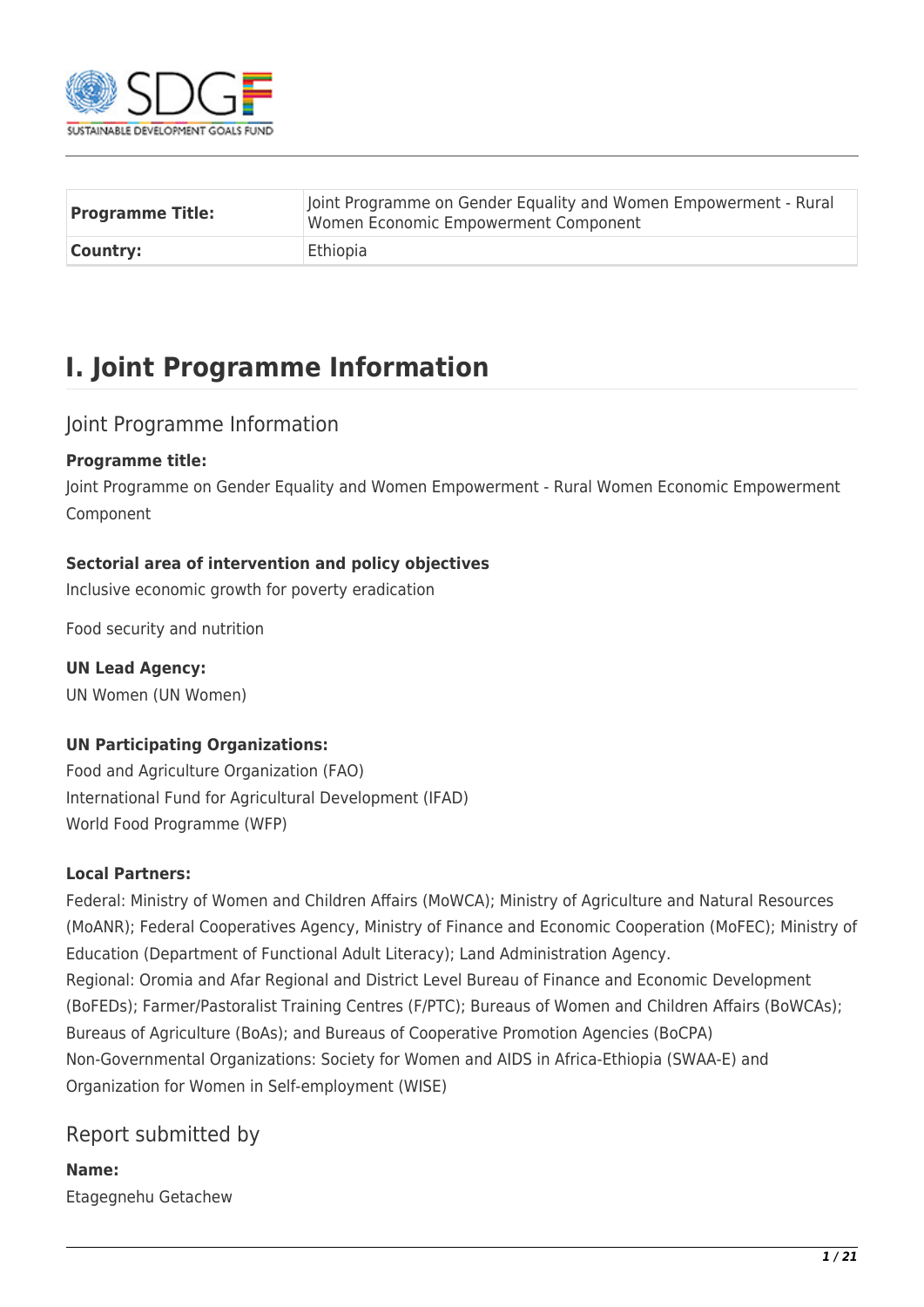### **Title:**

National Programme Coordinator RWEE JP

### **Organization:**

UN Women

### **Contact information:**

UN Women, 2nd Floor, UNDP Regional Service Centre Building, Olympia, Addis Ababa

### **Reporting Period Ending:**  Tuesday, October 3, 2017

# **II. Contact Information**

## Resident Coordinator

**Name:**  Ahunna Eziakonwa-Onochie

### **E-mail:**

ahunna.eziakonwa@one.un.org

## UNCT contact person for implementation

**Name:**  Letty Chiwara

**Agency:**  UN Women

#### **Title:**  Representative to Ethiopia, Africa Union (AU) and Economic Commission for Africa (ECA)

**E-mail:**  letty.chiwara@unwomen.org

**Phone:**  +251-118-695004

### **Address:**  Address: UN Women, 2nd Floor, UNDP Regional Service Centre Building, Olympia, Addis Ababa,Ethiopia

Technical team contacts

## Alternative UNCT contact person for implementation

**Name:**  Aline Schuster

**Agency:**  UN Resident Coordinator's Office

**Title:**  Development Effectiveness Specialist

**E-mail:**  aline.schuster@one.un.org

**Phone:**  +251 115 444 395

### **Address:**  ECA Old Building, 7th Floor, Africa Hall , Addis Ababa,Ethiopia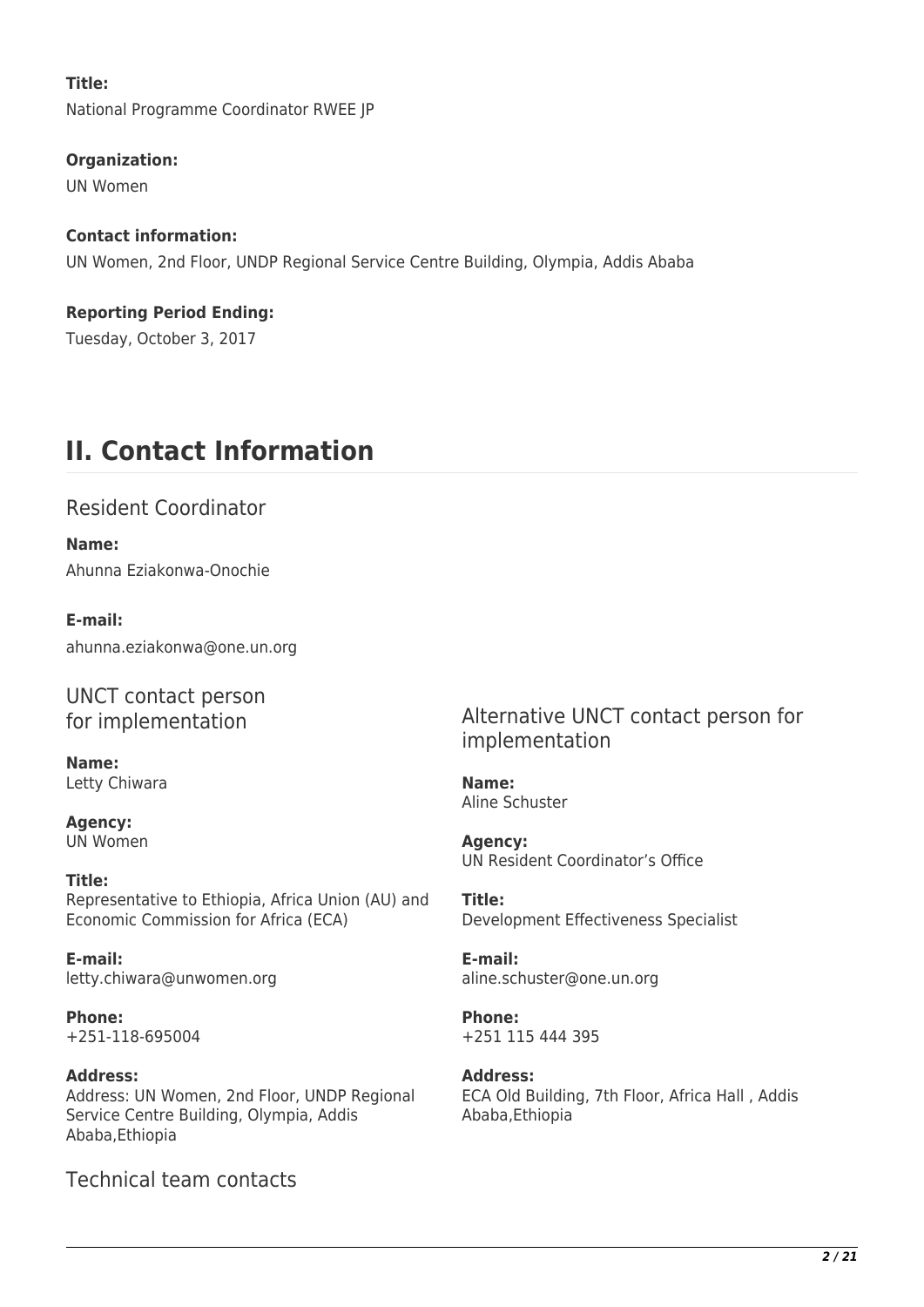Joint programme coordinator

**Name:**  Etagegnehu Getachew

**Agency:**  UN Women

**Title:**  National Programme Coordinator RWEE JP

**Email:**  etagegnehu.getachew@unwomen.org

**Phone:**  +251911678457

#### **Address:**

UN Women, 2nd Floor, UNDP Regional Service Centre **Address:**  Building, Olympia, Addis Ababa, Ethiopia UN Women, 2nd Floor, UNDP Regional Service Centre Building, Olympia, Addis Ababa, Ethiopia

JP communications and advocacy focal point JP knowledge management focal point

JP private sector focal point

## Agency contact points

Contact 1

**Name:**  Letty Chiwara

**Agency:**  UN Women

**Title:**  Representative to Ethiopia, Africa Union (AU) and Economic Commission for Africa (ECA)

**Email:**  letty.chiwara@unwomen.org

**Phone:**  +251-118-695004

### **Address:**

UN Women, 2nd Floor, UNDP Regional Service Centre Building, Olympia, Addis Ababa, Ethiopia

Contact 2

**Name:**  Amadou Allahoury

**Agency:**  FAO

**Title:**  FAO Representative to Ethiopia

**Email:**  Amadou.allahoury@fao.org

**Address:**  CMC road, Bole Sub City, Kebele12/13, Addis Ababa,

JP monitoring and evaluation focal point

**Name:**  Fikerte Abebe

**Agency:**  UN Women

### **Title:**

Communications & Knowledge Management Specialist-RWEE JP

## **Email:**

fikerte.abebe@unwomen.org

#### **Phone:**  +251-913-135430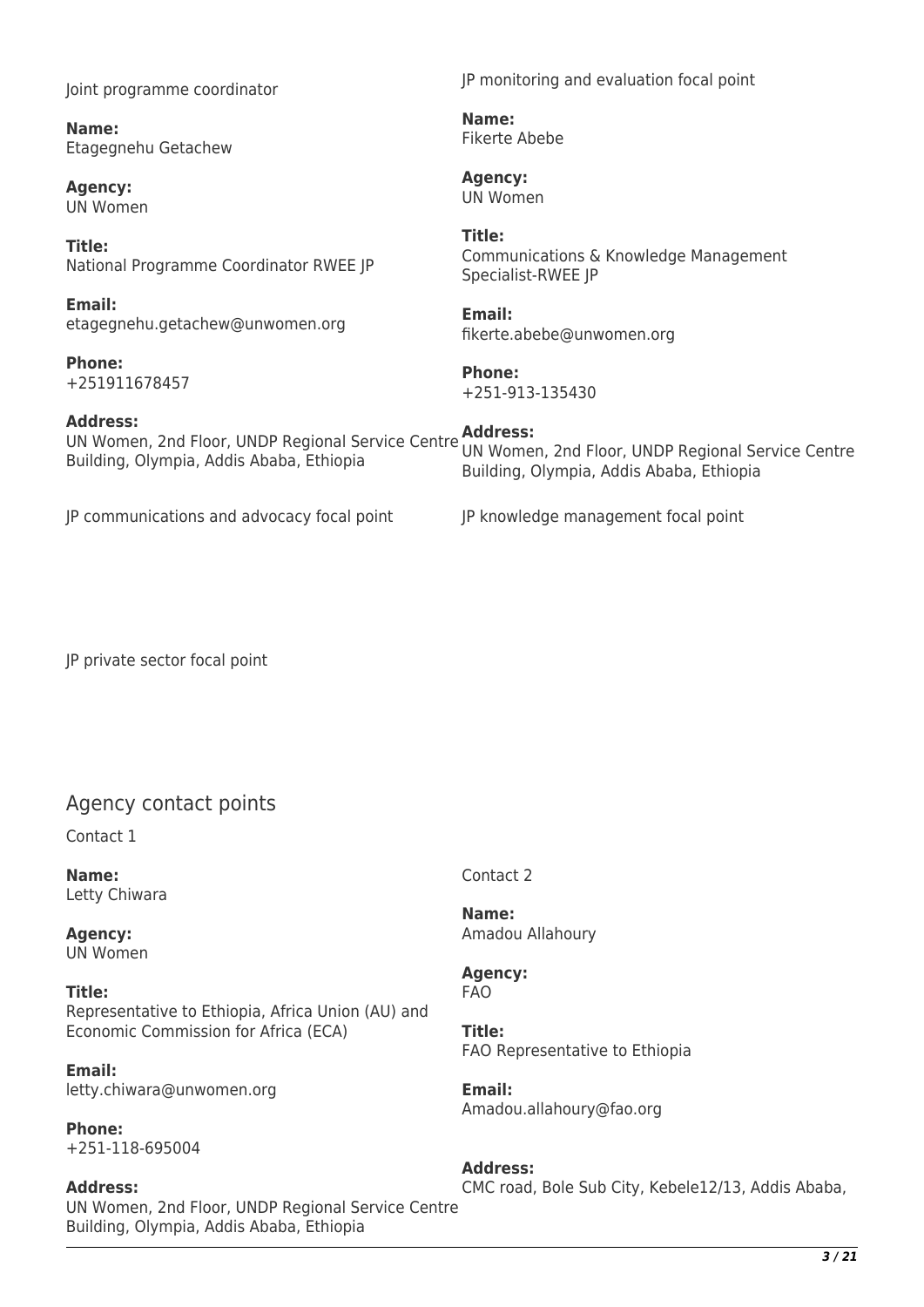Contact 3

**Name:**  Name Han Ulac Demirag

**Agency:**  IFAD

**Title:**  Country Director

**Email:**  u.demirag@ifad.org

**Phone:**  +251 115 504548

**Address:**  ILRI Campus, Gurd Shola Area Addis Ababa, Ethiopia Addis Ababa ,Ethiopia **Address:** 

Contact 5

Contact 4

**Name:**  John Aylieff

**Agency:**  W<sub>FP</sub>

**Title:**  WFP Ethiopia Representative & Country Director

**Email:**  john.aylieff@wfp.org

**Phone:**  +251 115 515188

# **III. Financial information**

## **Detailed Financial Report:**

Thiopia RWEE JP SDG FR All+++3.pdf

## SDG-F Funds

| <b>UN Agency</b>                                             | <b>Total approved</b><br>funds | <b>Total funds</b><br><b>Transferred to</b><br>date | <b>Total funds</b><br>committed to<br>date | <b>Total funds</b><br>disbursed to date |
|--------------------------------------------------------------|--------------------------------|-----------------------------------------------------|--------------------------------------------|-----------------------------------------|
| UN Women (UN<br>Women)                                       | 955,182.00                     | 955,182.00                                          | 414,380.00                                 | 275,779.00                              |
| Food and<br>Agriculture<br>Organization (FAO)                | 246,016.00                     | 246,016.00                                          | 69,611.00                                  | 72,060.00                               |
| International Fund<br>for Agricultural<br>Development (IFAD) |                                |                                                     |                                            |                                         |
| World Food<br>Programme (WFP)                                | 298,802.00                     | 298,802.00                                          | 251,343.00                                 | 251,343.00                              |

| <b>Total</b><br>.500.000.00 | ,500,000.00 | 34.00 | .82.00<br>599 |  |
|-----------------------------|-------------|-------|---------------|--|
|-----------------------------|-------------|-------|---------------|--|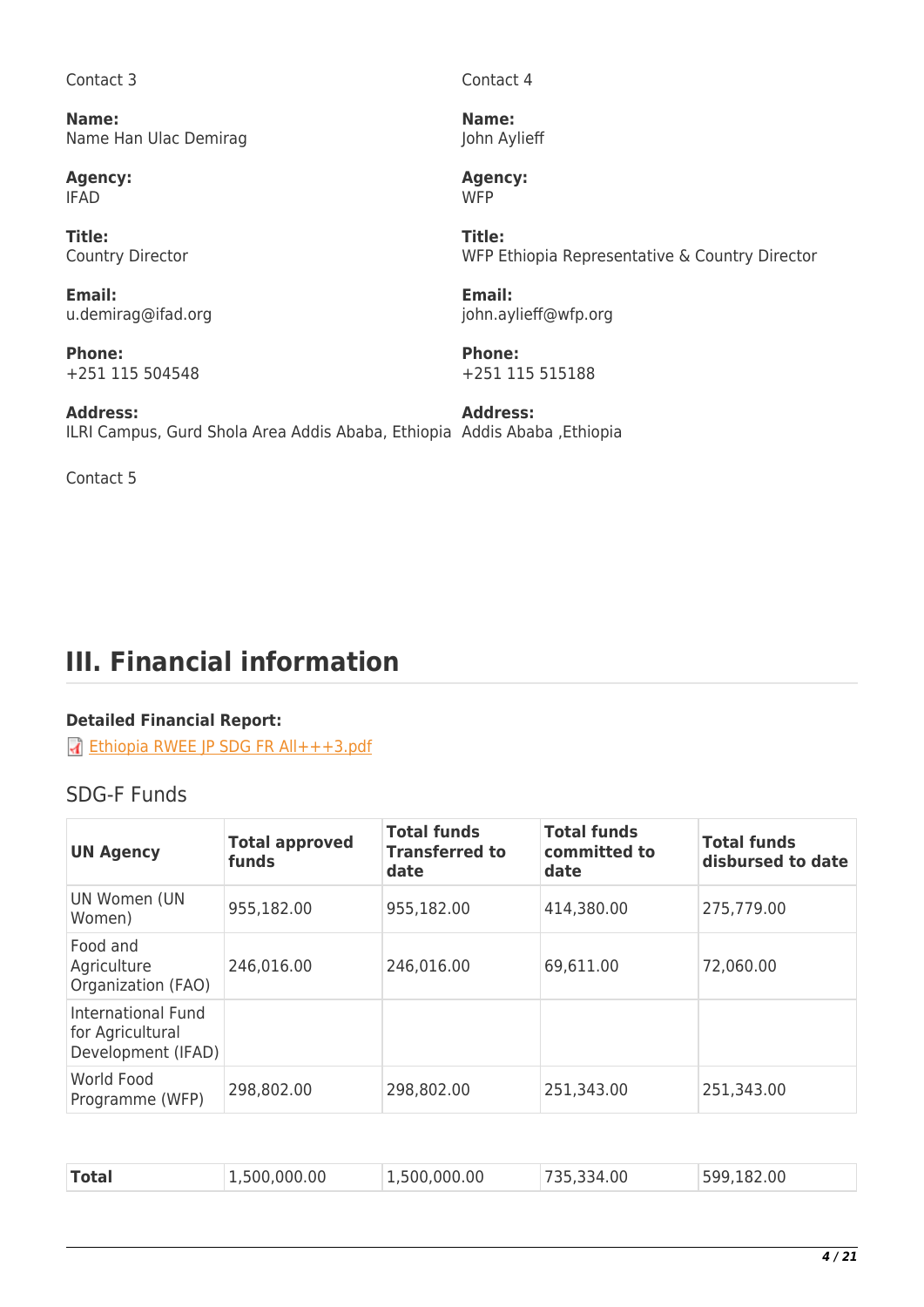## Matching Funds

| <b>Name of source</b> | <b>Total approved</b><br>funds | <b>Total funds</b><br><b>Transferred to</b><br>date | <b>Total funds</b><br>committed to<br>date | <b>Total funds</b><br>disbursed to date |
|-----------------------|--------------------------------|-----------------------------------------------------|--------------------------------------------|-----------------------------------------|
| <b>FAO</b>            | 300,000.00                     | 300,000.00                                          | 133,475.00                                 | 113,171.00                              |
| UN Women              | 500,000.00                     | 500,000.00                                          | 136,228.00                                 | 95,660.00                               |
| <b>WFP</b>            | 600,000.00                     | 600,000.00                                          | 805,859.00                                 | 805,859.00                              |

|--|

# **IV. Beneficiaries**

## Direct Beneficiaries – Breakdown

| <b>Beneficiary type - individual</b> |     |             |     | <b>Total Female Male Comments</b>                                                                                                                                                                                                                                                                                                                                                                                                                                                                                                                                                                                                                                                                                                                                                                                                                                                                                                                                                                                                                     |
|--------------------------------------|-----|-------------|-----|-------------------------------------------------------------------------------------------------------------------------------------------------------------------------------------------------------------------------------------------------------------------------------------------------------------------------------------------------------------------------------------------------------------------------------------------------------------------------------------------------------------------------------------------------------------------------------------------------------------------------------------------------------------------------------------------------------------------------------------------------------------------------------------------------------------------------------------------------------------------------------------------------------------------------------------------------------------------------------------------------------------------------------------------------------|
| Farmers                              |     | 2,379 2,374 | 5   | These are the members of the targeted<br>women Rural Saving and Credit<br>Cooperative Organizations in the Adamitulu<br>District of Oromia Region.                                                                                                                                                                                                                                                                                                                                                                                                                                                                                                                                                                                                                                                                                                                                                                                                                                                                                                    |
| Entrepreneurs                        | 1   | 1           |     | This is the woman entrepreneur who was<br>supported to get training on Women<br>Economic Empowerment at the Golda Meir<br><b>MASHAV Carmel International Training</b><br>Center (MCTC) in Haifa, Israel.                                                                                                                                                                                                                                                                                                                                                                                                                                                                                                                                                                                                                                                                                                                                                                                                                                              |
| Civil servants/government            | 669 | 271         | 398 | These are the experts participating in<br>trainings and workshops to date (Gender<br>Mainstreaming and Gender Responsive<br>Budgeting (GRB); Result Based<br>Management (RBM); ToT on basic financial,<br>business management, entrepreneurship,<br>saving and credit and leadership concepts,<br>on control and management of food<br>reserve, gender and leadership; action<br>oriented workshop organized to review<br>legal frameworks, land use and<br>administration proclamation and<br>agricultural policies; sensitization workshop<br>on revolving fund management, including<br>revision and translation of relevant<br>guidelines into local languages, and<br>programme coordination, on cropping,<br>livestock production, small scale irrigation,<br>good nutrition practice including dietary<br>and complementary food preparation and<br>demonstration Community Conversation<br>(CC) facilitation skill and dialogue<br>techniques; and an interactive workshop<br>organized on pastoralist women's access to<br>common resources) |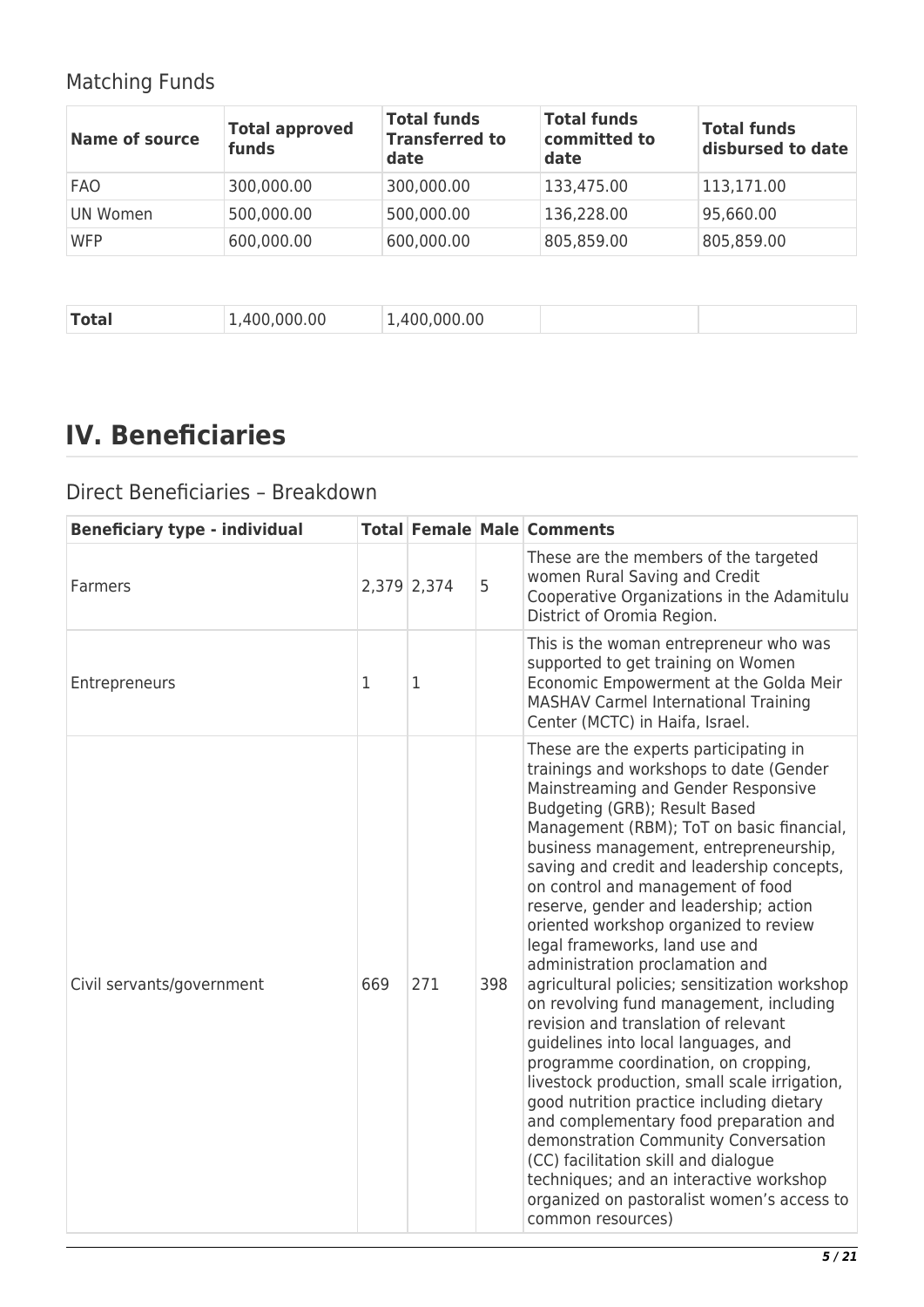| Indigenous   |               |               |  |
|--------------|---------------|---------------|--|
| Children     |               |               |  |
| Youth        |               |               |  |
| Other 1      |               |               |  |
|              |               |               |  |
|              |               |               |  |
| <b>Total</b> | $3,049$ 2,646 | $ 403\rangle$ |  |

| <b>Beneficiary type - institutional</b> |                | <b>Total Comments</b>                                                                                                                                                                                                                                                                                                                                                                                                                                                                                                                                                                                                         |
|-----------------------------------------|----------------|-------------------------------------------------------------------------------------------------------------------------------------------------------------------------------------------------------------------------------------------------------------------------------------------------------------------------------------------------------------------------------------------------------------------------------------------------------------------------------------------------------------------------------------------------------------------------------------------------------------------------------|
| <b>SMEs</b>                             |                |                                                                                                                                                                                                                                                                                                                                                                                                                                                                                                                                                                                                                               |
| Cooperatives                            | 10.00          | These cooperatives are the Rural Saving and Credit<br>Cooperative Organizations (RUSSACOs) that are being<br>strengthened to provide support (credit/leadership) to the<br>2,374 rural women beneficiaries of the project. The<br>Cooperative Organisations are targeted in four (4) districts<br>of Afar and Oromia Regional States.                                                                                                                                                                                                                                                                                         |
| Government/municipal organizations      | 34.00          | These are the government agencies that includes the<br>Federal Ministries - Ministry of Women and Children Affairs<br>(MoWCA), Ministry of Agriculture and Natural Resources<br>(MoANR), Federal Cooperative Agency - and the regional<br>and district bureaus - Bureaus of Agriculture and Natural<br>Resources (BoANR), Bureau of Pastoral and Agricultural<br>Development (BoPAD), Bureaus of Cooperative Promotion<br>Agencies (BCPAs) Bureaus of Women and Children Affairs<br>(BoWCAs), Bureaus of Education (BoE), Bureaus of<br>Livestock and Fishery Development, Women and<br>Associations, League and Federations. |
| Private sector                          |                |                                                                                                                                                                                                                                                                                                                                                                                                                                                                                                                                                                                                                               |
| Community-based organizations           | 8              | These are the regional and district level Women<br>Associations, Women Federations and Women Leagues and<br>self-help groups (SHGs) in Afar and Oromia Regions.                                                                                                                                                                                                                                                                                                                                                                                                                                                               |
| <b>NGOs</b>                             | $\overline{2}$ | Organization for Women in Self Employment (WISE) and<br>Society for Women and AIDS in Africa-Ethiopia (SWAA-E).                                                                                                                                                                                                                                                                                                                                                                                                                                                                                                               |
|                                         |                |                                                                                                                                                                                                                                                                                                                                                                                                                                                                                                                                                                                                                               |
| <b>Total</b>                            | 54             |                                                                                                                                                                                                                                                                                                                                                                                                                                                                                                                                                                                                                               |

## Indirect Beneficiaries – Breakdown

| <b>Beneficiary type - individual</b> | <b>Total Female Male</b> | <b>Comments</b>                                                                                                                                                                          |
|--------------------------------------|--------------------------|------------------------------------------------------------------------------------------------------------------------------------------------------------------------------------------|
| Farmers                              |                          |                                                                                                                                                                                          |
| Entrepreneurs                        |                          |                                                                                                                                                                                          |
| Civil servants/government            |                          |                                                                                                                                                                                          |
| Indigenous                           |                          | These are community members<br>addressed through the gender awareness<br>3,104 2,779.00 375.00 campaign and CC sessions conducted in<br>the four districts of Oromia and Aar<br>Regions. |
| Children                             |                          |                                                                                                                                                                                          |
| Youth                                |                          |                                                                                                                                                                                          |
|                                      |                          |                                                                                                                                                                                          |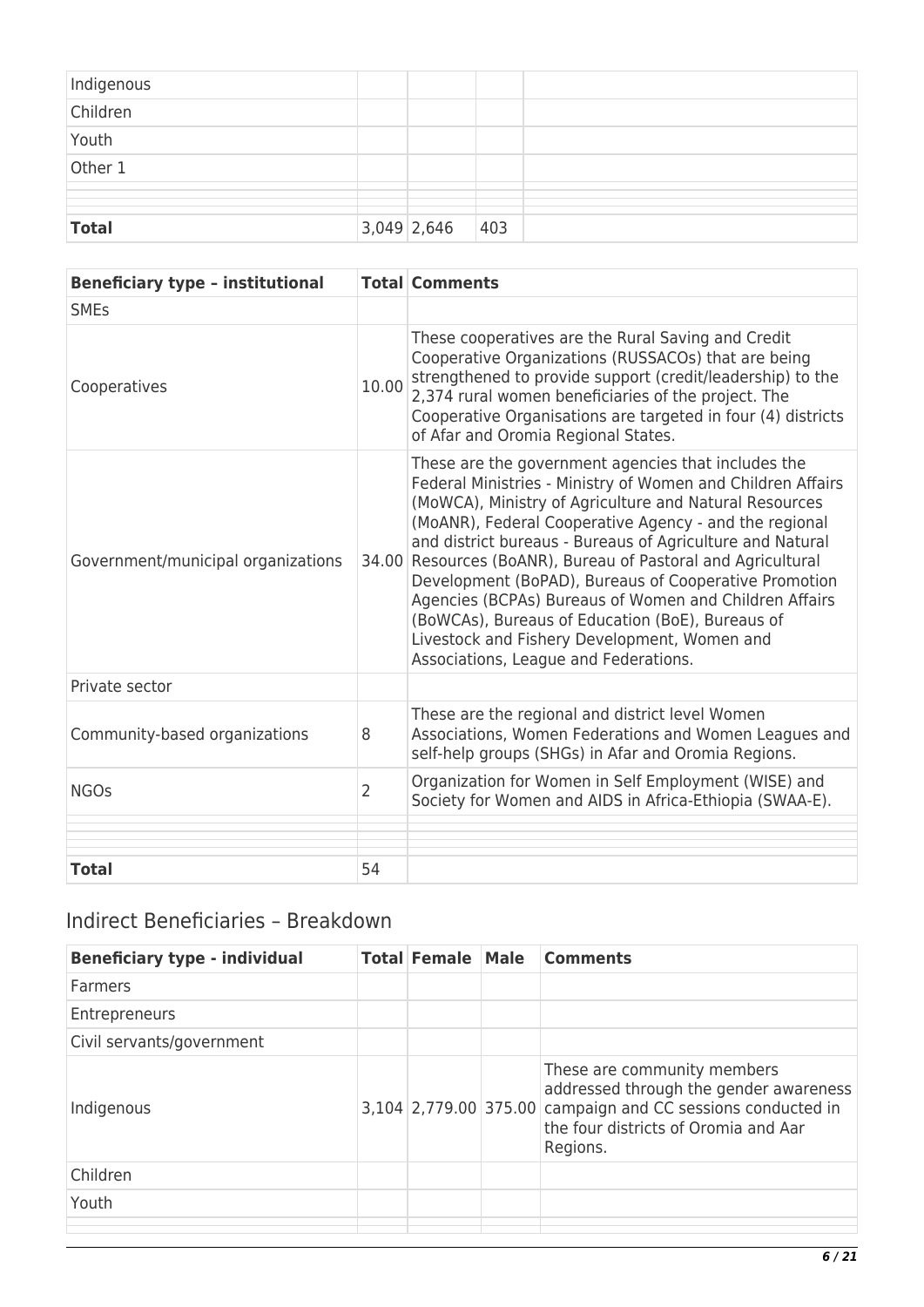| <b>Total</b> | 7 Q | 79.00 375.00 |
|--------------|-----|--------------|

| <b>Beneficiary type - institutional</b> | <b>Total</b> | <b>Comments</b> |
|-----------------------------------------|--------------|-----------------|
| <b>SMEs</b>                             |              |                 |
| Cooperatives                            |              |                 |
| Government/municipal organizations      |              |                 |
| Private sector                          |              |                 |
| Community-based organizations           |              |                 |
| <b>NGOs</b>                             |              |                 |
|                                         |              |                 |
|                                         |              |                 |
|                                         |              |                 |
| <b>Total</b>                            |              |                 |

### **Any other information regarding JP beneficiaries\*:**

-1313 rural women (900 from Oromia and 413 from Afar), were trained on basic business and financial skills, business management, entrepreneurship, saving and credit and leadership concepts -1964 rural women were provided a training on control and management of household food reserves -1497 rural women in Oromia were provided with a training on cropping, livestock production, small scale irrigation, good nutrition practice including dietary and complementary food preparation and demonstration

-54 members of women associations in both regions (26 from Oromia and 28 from Afar) had participated in a sensitization workshop on their rights to access and control land and other public services and resources. -60 rural women from both Afar and Oromia attended an annual conference organized to exchange experiences and information on market issues and to network with the Association of Women in Business. -32 women leaders and 36 members of the 10 Rural Saving and Credit Cooperative Organizations (RUSACCOs) from Oromia and Afar regions participated in national and regional exposure visits to successful RUSACCOs in the districts of the same regions and in Southern Nations and Nationalities Peoples Regional State (SNNPRS).

-125 experts (45 female and 80 male), drawn from participation sector offices of both regions, were trained on Gender Mainstreaming and Gender Responsive Budgeting (GRB)

-50 experts (13 female, 37 male), from participating sector offices in Oromia, were trained on Result Based Management (RBM)

-28 district level experts of Oromia region (7 female and 21 male) took a ToT on basic financial, business management, entrepreneurship, saving and credit and leadership concepts

-47 (27 female, 20 male) Development Agents (DAs) and Health Extension Workers (HEWs) were trained on control and management of food reserves in Afar and Oromia

-39 DAs, HEWs and district level experts (15 Female, 24 Male) from BoANR were trained on cropping, livestock production, small scale irrigation, good nutrition practice including dietary and complementary food preparation and demonstration

-51 experts and management members (18 female, 33 male) of Cooperative Promotion Agencies of Afar and Oromia Regions were trained on gender and leadership

-82 stakeholders (50 female; 32 male) participants from government sector ministries at the federal and regional levels participated in an action-oriented workshop organized to review legal frameworks, land use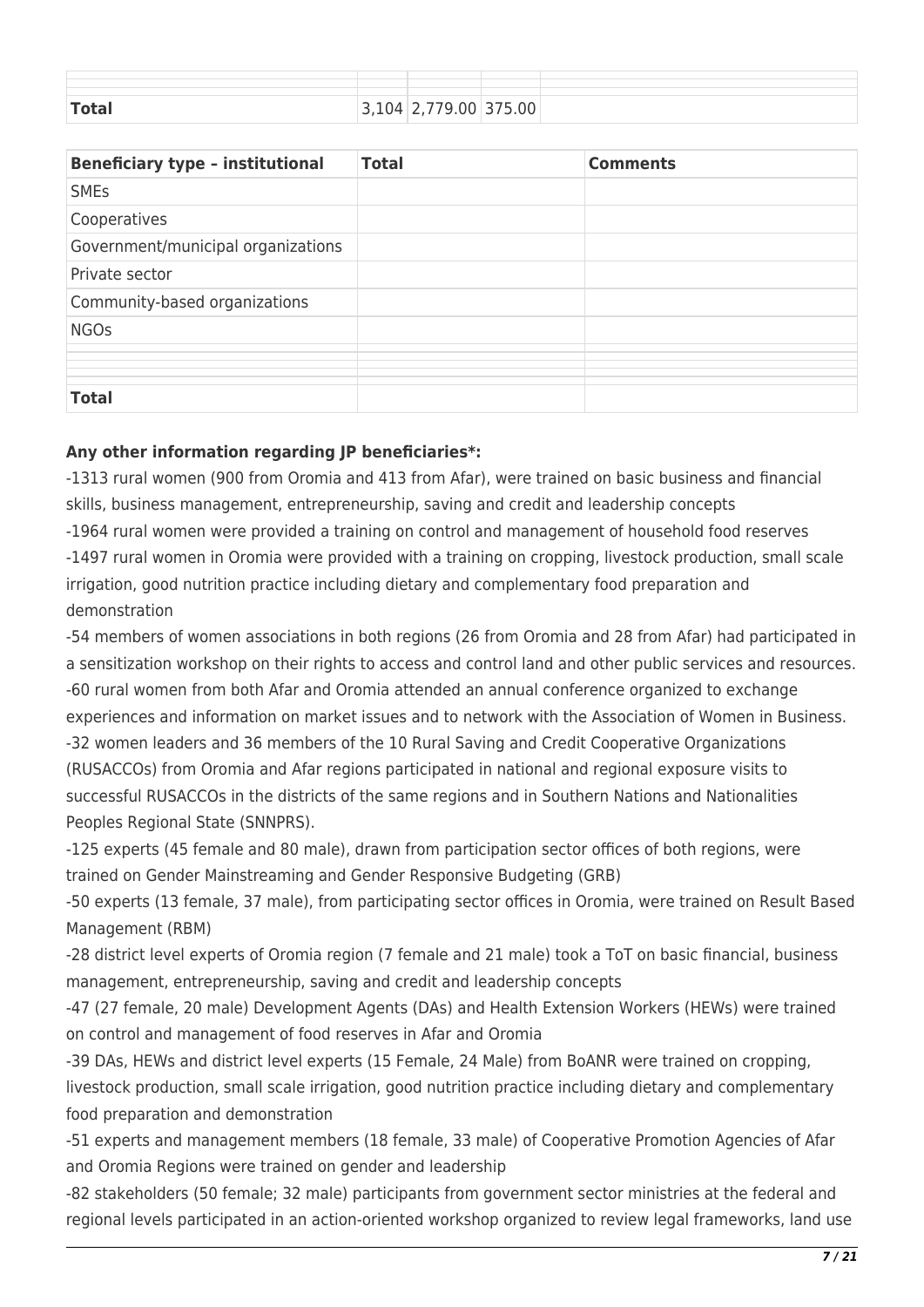and administration proclamation and agricultural policies

-88 (45 female and 43 male) higher officials and experts of regional and district level Bureaus were sensitized on revolving fund management, including revision and translation of relevant guidelines in to local languages, and programme coordination

-135 Community Facilitators (CFs) (38 female, 97 male) of Afar and Oromia were trained on CC facilitation skill and dialogue techniques

-24 (13 female and 11 male) participants coming from Dubti district participating sector offices, Afar Women Association, Afar women's league, and the four women cooperatives had participated in an interactive workshop organized on pastoralist women access to common resources such as water point, land right and conservation and sustainable land management, and preservation of ecosystem e.g. # people received financial assistance to set up a business (disaggregated by sex) -900 targeted women received financial assistance to set up and strengthen their business

| <b>Expected Results</b><br>(Outcomes & outputs)                                                                    | <b>Progress</b>                                                                                                                                                                                                                                                                                                                                                                                                                                                                                                                                                                                                                                                                                                                                                                                                                                                                                                                                                                                                                                                                                                                                                                                                                                                                                                                                                                                                                                                                                                                                                                                                                                       | <b>Difficulties</b>                                                                                                                                                                                                                                                                                                                                                                                                                                                                                                                                                                                                                                                                                                    | <b>Expected deliverables</b>                                                                                                                                                                                                                                                                                                                                                                                                                                                                                                                                          |
|--------------------------------------------------------------------------------------------------------------------|-------------------------------------------------------------------------------------------------------------------------------------------------------------------------------------------------------------------------------------------------------------------------------------------------------------------------------------------------------------------------------------------------------------------------------------------------------------------------------------------------------------------------------------------------------------------------------------------------------------------------------------------------------------------------------------------------------------------------------------------------------------------------------------------------------------------------------------------------------------------------------------------------------------------------------------------------------------------------------------------------------------------------------------------------------------------------------------------------------------------------------------------------------------------------------------------------------------------------------------------------------------------------------------------------------------------------------------------------------------------------------------------------------------------------------------------------------------------------------------------------------------------------------------------------------------------------------------------------------------------------------------------------------|------------------------------------------------------------------------------------------------------------------------------------------------------------------------------------------------------------------------------------------------------------------------------------------------------------------------------------------------------------------------------------------------------------------------------------------------------------------------------------------------------------------------------------------------------------------------------------------------------------------------------------------------------------------------------------------------------------------------|-----------------------------------------------------------------------------------------------------------------------------------------------------------------------------------------------------------------------------------------------------------------------------------------------------------------------------------------------------------------------------------------------------------------------------------------------------------------------------------------------------------------------------------------------------------------------|
| IP Outcome 1: Rural<br>women improve their<br>food security and<br>nutrition                                       | Data against outcome 1 indicators was not collected considering the<br>additional time needed to both achieve and measure real changes.<br>However, the data collected for the output indicators are provided<br>and discussed below.                                                                                                                                                                                                                                                                                                                                                                                                                                                                                                                                                                                                                                                                                                                                                                                                                                                                                                                                                                                                                                                                                                                                                                                                                                                                                                                                                                                                                 | The major drought that<br>affected the target areas<br>hindered the<br>implementation of<br>initiatives based on<br>agricultural activities (due<br>to lack of rainfall). This was<br>one of the difficulties faced<br>in realising the results<br>under Outcome 1. However.<br>to mitigate the effects of<br>the drought, a high-level<br>discussion was held<br>between federal, regional,<br>and district level officials to<br>curb anticipated challenges<br>on implementation of the<br>activities. The discussion<br>resulted in a common<br>understanding of the<br>solution that should be<br>provided, particularly in<br>setting priorities and<br>addressing beneficiaries<br>within the existing context. |                                                                                                                                                                                                                                                                                                                                                                                                                                                                                                                                                                       |
| IP Output 1.1: Rural<br>women's access and<br>control management over<br>local food household<br>reserve increased | In this reporting period, the Joint Programme has procured<br>production, irrigation and post-harvest technologies that include 2<br>maize shellers, 15 beehives, 25 bee wax, 20 honey jars 25 honey<br>excluders, 5 bee brushes and 6 water pumps to enable the targeted<br>women in Oromia to diversify their income with women friendly<br>agricultural technologies.<br>To date, 82 per cent (1,964) of the rural women were also able to<br>access agriculture and nutrition related trainings and individualized<br>and group based technical services through 47 (female 27 and male<br>20) Agricultural Development Agents (DAs) (32) and Health<br>Extension Workers (HEWs) (15) who were trained by the regional<br>Bureaus of Agriculture (BoAs) in partnership with the Joint<br>Programme.<br>With the training provided to date on household food reserve control<br>and management and the house-to-house technical support provided<br>by DAs, targeted rural women were able to enhance their capacities<br>on household food reserve management. Currently, the women are<br>able to plan and sort their current harvest for sale (to generate<br>income for household expenses), consumption and reserve for<br>emergency until the next harvest. In addition, almost 25 per cent<br>(587) of the targeted women are able to utilize improved production<br>techniques that include row planting, vegetable gardening using<br>their wet land, timely weeding, ploughing three times for Teff<br>plantation and following proper timing of fertilizer preparation and<br>application and preparation of feed for cattle fattening. |                                                                                                                                                                                                                                                                                                                                                                                                                                                                                                                                                                                                                                                                                                                        | As a continuation of this effort,<br>the technical support of DAs and<br>district agricultural experts will<br>continue to sustain the results<br>achieved so far. The procured<br>technologies will also be timely<br>distributed to the targeted<br>women through their RUSSACOs<br>and based on criteria to be set<br>by the regional and district<br>Technical Working Group (TWG).<br>Additionally, experience sharing<br>exposures will be created in<br>post-harvest management and<br>food reserve for the rural<br>women in both Oromia and Afar<br>Regions. |

# **V. Joint Programme Progress**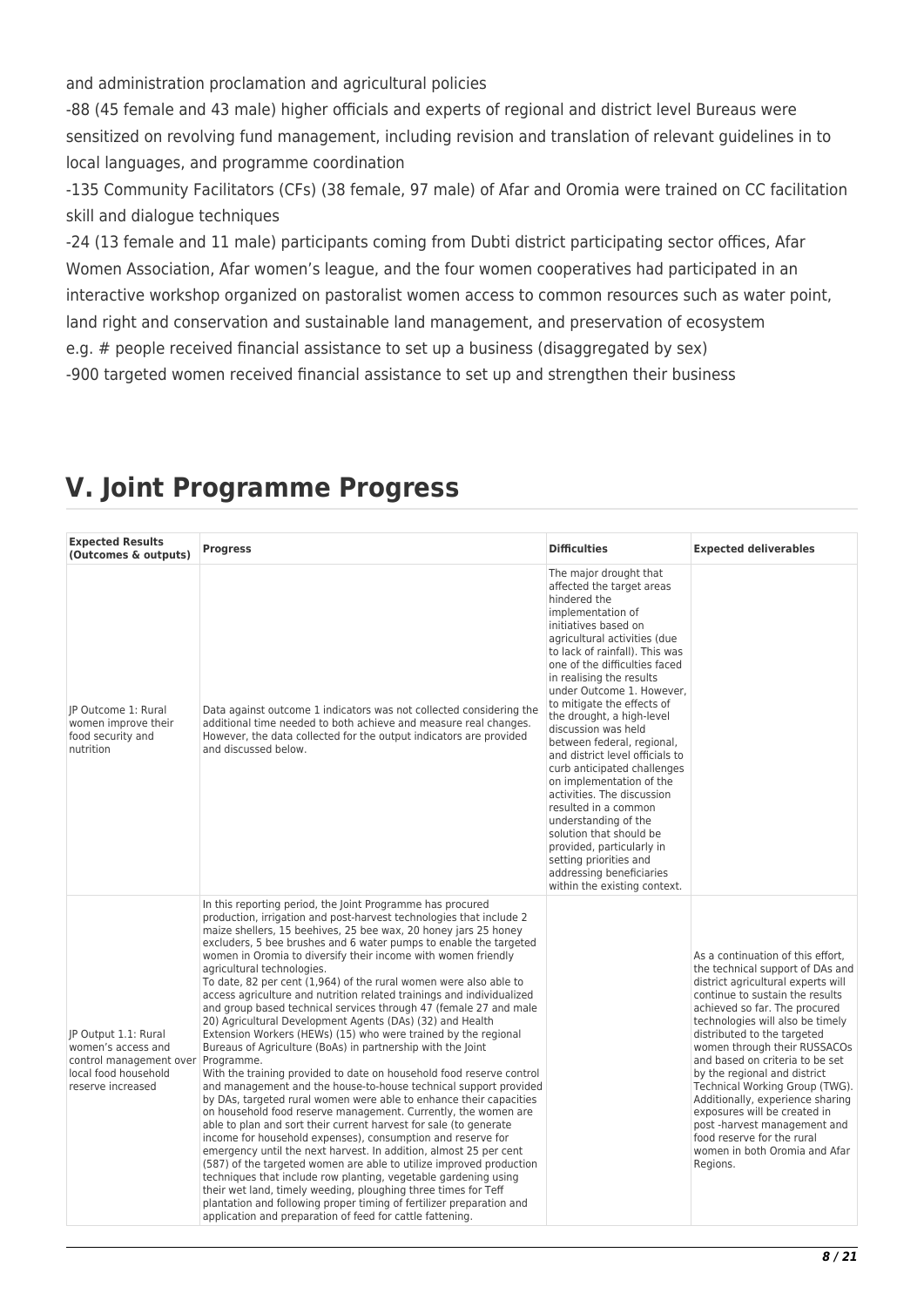| <b>Expected Results</b><br>(Outcomes & outputs)                                         | <b>Progress</b>                                                                                                                                                                                                                                                                                                                                                                                                                                                                                                                                                                                                                                                                                                                                                                                                                                                                                                                                                                                                                                                                                                                                                                                                                                                                                                                                                                                                                      |                                                                                                                                                                                                                                                                                                                                                                                                                                                                                                                                                                                                                                                                                                                                                                                                                                                                                                                                                                                                                                                                                                                                                                                               | <b>Expected deliverables</b>                                                                                                                                                                                                                                                   |  |
|-----------------------------------------------------------------------------------------|--------------------------------------------------------------------------------------------------------------------------------------------------------------------------------------------------------------------------------------------------------------------------------------------------------------------------------------------------------------------------------------------------------------------------------------------------------------------------------------------------------------------------------------------------------------------------------------------------------------------------------------------------------------------------------------------------------------------------------------------------------------------------------------------------------------------------------------------------------------------------------------------------------------------------------------------------------------------------------------------------------------------------------------------------------------------------------------------------------------------------------------------------------------------------------------------------------------------------------------------------------------------------------------------------------------------------------------------------------------------------------------------------------------------------------------|-----------------------------------------------------------------------------------------------------------------------------------------------------------------------------------------------------------------------------------------------------------------------------------------------------------------------------------------------------------------------------------------------------------------------------------------------------------------------------------------------------------------------------------------------------------------------------------------------------------------------------------------------------------------------------------------------------------------------------------------------------------------------------------------------------------------------------------------------------------------------------------------------------------------------------------------------------------------------------------------------------------------------------------------------------------------------------------------------------------------------------------------------------------------------------------------------|--------------------------------------------------------------------------------------------------------------------------------------------------------------------------------------------------------------------------------------------------------------------------------|--|
| JP Output 1.2: Rural<br>women's and their<br>household's nutritional<br>status improved | 1497 rural women in Oromia were provided with training on<br>cropping, livestock production, small-scale irrigation, good nutrition<br>practice including dietary and complementary food preparation and<br>demonstration. This training was provided by the 39 DAs, HEWs and<br>district level experts (15 female, 24 male) who were provided with a<br>6-day ToT on the subject matters. In addition, as part of the efforts to<br>improve the agricultural productivity and nutrition status of the<br>targeted women and their families, a total of 45 guintals grain seeds<br>that include Teff, maize and wheat and 140 kilograms of vegetable<br>seeds (carrot, cabbage and onion) and 500 apple seedlings have<br>been procured and partially distributed to the three Joint Programme<br>districts of Oromia region. The seeds distributed will serve a dual<br>purpose, where with the training in place on nutrition enhancement<br>and specific income generating activities (IGAs) and business skills it<br>is expected that the food and nutrition security of the targeted<br>women will be enhanced significantly and their livelihoods diversified<br>in the coming reporting seasons.                                                                                                                                                                                                                             |                                                                                                                                                                                                                                                                                                                                                                                                                                                                                                                                                                                                                                                                                                                                                                                                                                                                                                                                                                                                                                                                                                                                                                                               | As a next step, the targeted<br>women will be provided with the<br>remaining seedlings and<br>technologies coupled with<br>continuous technical support to<br>plant, harvest and use the<br>vegetables and fruits for their<br>dietary and complementary food<br>preparations. |  |
| IP Outcome 2: Rural<br>women increase their<br>income to sustain their<br>livelihoods   | The Joint Programme's skill trainings and financial support have<br>enabled 38 per cent (900) of the targeted rural women to diversify<br>their sources of income as provided in Table 1 below. With the<br>financial support, ten rural women in Yayagulele district of the<br>Oromia region are also able to reclaim and return their family land.<br>The land was rented out to third parties for only small amounts of<br>money, giving the women limited access to use it for agricultural<br>production to support their families. In rural areas of Ethiopia,<br>specifically in the Oromia region, it is a common practice to rent out<br>land for a small amount of money for a long time when families are<br>faced with economic problems. The rural women have confirmed that government. Even though<br>they are currently using the reclaimed land for their regular<br>agricultural activities.<br>During the reporting period, encouraging results in the living<br>standard and empowerment in the income domain of the rural<br>women were also observed. Accordingly, 13 per cent (319) of rural<br>women were able to provide educational materials for their children<br>attending school. In addition, 600 rural women have opened a bank<br>account, with the support of the cooperative offices of the targeted<br>districts, with saving balances ranging from 400 Birr (17 USD) to<br>3000 Birr (130 USD). | The Joint Programme has<br>been working to create<br>access to and control of<br>land for targeted women.<br>However, the complex and<br>sensitive nature of land<br>issues in Ethiopia in general<br>and the lingering traditional<br>attitudes opposing women's<br>right to land, pose difficulty<br>to accelerate the realization<br>of the result. The JP was<br>planned on the assumption<br>that there is an enabling<br>environment in place in the<br>form of a federal policy and<br>proclamation to grant<br>women access to land and<br>there is the joint land<br>certification process led by<br>both these conditions are<br>fulfilled, the implementation<br>of these processes on the<br>ground proved to be more<br>difficult and the progress<br>made is not as much as<br>anticipated by the JP RWEE.<br>To address the factors<br>hindering the JP RWEE<br>implementation, dialogue<br>forums are planned in the<br>upcoming reporting period<br>to sensitize and motivate all<br>the relevant federal and<br>regional stakeholders. This<br>to achieve greater buy-in<br>from actors that are crucial<br>in advancing the processes<br>to grant women access to<br>land. |                                                                                                                                                                                                                                                                                |  |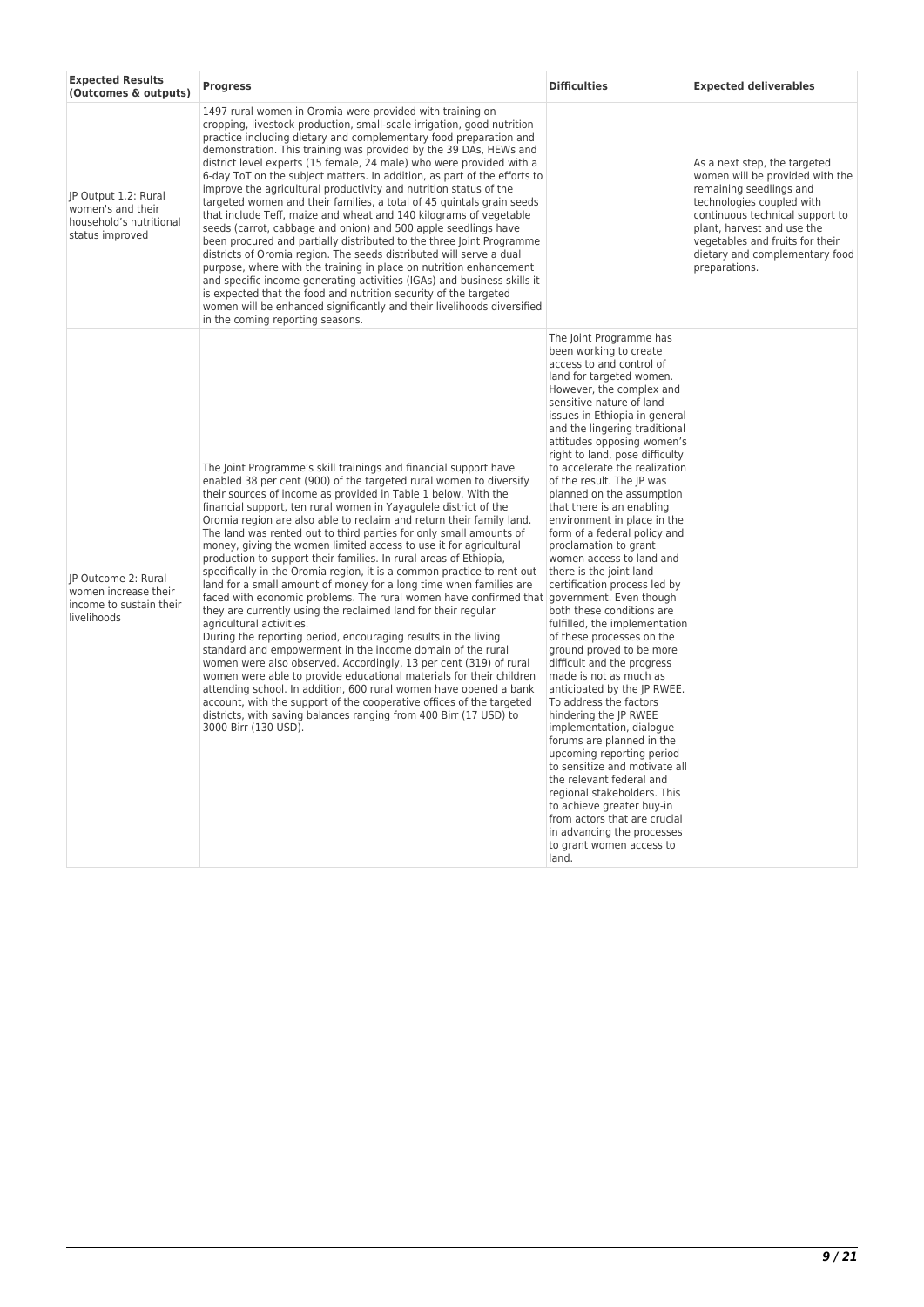| <b>Expected Results</b><br>(Outcomes & outputs)                                                                                                                      | <b>Progress</b>                                                                                                                                                                                                                                                                                                                                                                                                                                                                                                                                                                                                                                                                                                                                                                                                                                                                                                                                                                                                                                                                                                                                                                                                                                                                                                                                                                                                                                                                                                                                                                                                                                                                                                                                                                                                                                                                                                                                                                                                                                                                                                                                                                                                                                                                                                                                                                                                                                                                                                                                                                                                                        | <b>Difficulties</b> | <b>Expected deliverables</b>                                                                                                                                                                                                                                                                                                                                                                                                                                                                                                             |
|----------------------------------------------------------------------------------------------------------------------------------------------------------------------|----------------------------------------------------------------------------------------------------------------------------------------------------------------------------------------------------------------------------------------------------------------------------------------------------------------------------------------------------------------------------------------------------------------------------------------------------------------------------------------------------------------------------------------------------------------------------------------------------------------------------------------------------------------------------------------------------------------------------------------------------------------------------------------------------------------------------------------------------------------------------------------------------------------------------------------------------------------------------------------------------------------------------------------------------------------------------------------------------------------------------------------------------------------------------------------------------------------------------------------------------------------------------------------------------------------------------------------------------------------------------------------------------------------------------------------------------------------------------------------------------------------------------------------------------------------------------------------------------------------------------------------------------------------------------------------------------------------------------------------------------------------------------------------------------------------------------------------------------------------------------------------------------------------------------------------------------------------------------------------------------------------------------------------------------------------------------------------------------------------------------------------------------------------------------------------------------------------------------------------------------------------------------------------------------------------------------------------------------------------------------------------------------------------------------------------------------------------------------------------------------------------------------------------------------------------------------------------------------------------------------------------|---------------------|------------------------------------------------------------------------------------------------------------------------------------------------------------------------------------------------------------------------------------------------------------------------------------------------------------------------------------------------------------------------------------------------------------------------------------------------------------------------------------------------------------------------------------------|
| JP Output 2.1: Women's<br>increased capacity to<br>produce goods with<br>diversified access to local<br>markets                                                      | During the reporting period, progress has been made to create<br>diversified access to local markets.<br>First, the market assessment, which was conducted in the last<br>reporting period, was validated with recommendations for<br>interventions that are feasible to empower the targeted women<br>economically and enhance the food and nutrition security. During the<br>assessment validation workshop with government counterparts, an<br>agreed integration plan was set up. Thus, IGAs training and provision<br>of technologies and agricultural inputs is being done as per the<br>recommendations and with available resources. If resource<br>availability permits, the provision of inputs, including live animals,<br>technologies and dairy processing technologies, will be further<br>enhanced.<br>Second, a two days' annual conference held brought 60 rural women<br>of the four targeted districts together to exchange experiences and<br>information on market issues and to network with the Ethiopian<br>Women Entrepreneurs Association. During the conference, the<br>traditional food called Chiko, which is made of barley flour and<br>butter, was identified as a product with market potential. Thus, the<br>president of the Ethiopian Women Entrepreneurs Association<br>pursued discussions with the manager of one of the famous<br>supermarkets in Addis Ababa, who agreed to link up with the women<br>to market their products. Following, a discussion with the Ethiopian<br>Standard Agency has been started to assure the quality standards of<br>the product so that the women can directly supply the supermarkets<br>in Addis Ababa.<br>Third, 14 rural women from the three districts of Oromia region are<br>linked to Addis Ababa market through the first round 7 days'<br>nationwide exhibition and bazaar organized by the Federal Urban Job<br>Creation and Food Security Agency, which was formerly known as<br>Federal Micro and Small Enterprises Development Agency (FMSEDA).<br>During this event, the rural women were able to generate revenue in<br>the amount of Birr 12,940 (570.04USD) from the sale of value added<br>food products like Cheko (barley flour with butter), Kolo (roasted<br>barley), Besso (barley flour), Kinche (Local oats), Chechebesa<br>(traditional food made of baked teff and butter), butter, honey; and<br>grains like lentils, sunflower, teff, chickpeas and onion. With the<br>support from the joint programme, the women were also able to<br>distribute 400 business cards to visitors and potential wholesalers in<br>Addis Ababa. |                     | The next step to fully realizing<br>this output will be to support the<br>targeted women to strengthen<br>their IGAs with relevant<br>technologies and technical<br>support and continuously work<br>on creating diversified market<br>linkages for them in<br>collaboration with various<br>stakeholders as the Federal<br>Urban Job Creation and Food<br>Security Agency and regional<br>and district Cooperative<br>Promotion Agencies (CPAs).                                                                                        |
| JP Output 2.2: Rural<br>women access to holistic<br>income-generating<br>facilities and to gender-<br>sensitive financial and<br>non-financial services<br>increased | As part of the efforts to provide gender-sensitive financial and non-<br>financial services to the targeted women, 38 per cent (900) of the<br>targeted rural women in the Oromia region gained access to<br>credit/financial services in the form of a revolving fund. These<br>women have started using the credit services to initiate diversified<br>and profitable IGAs and build their assets. The IGAs include shoat<br>fattening and rearing, rental services of donkey, mule and horse<br>carts for transport, cattle fattening and sales, small restaurant and<br>shops, hair salon tearooms, milk production and cattle fattening as<br>detailed in Table 1 above.<br>The results are due to the consecutive capacity building<br>interventions and technical support conducted to date to enhance<br>the capacity of 669 government experts (271 female and 398 male)<br>from regional and district level BoWCAs, CPAs, BoANRs, and district<br>and zonal administrations and women associations. These experts<br>and their respective offices have started extending gender-sensitive<br>services including financial and specific technical services on<br>management of loans and procurement of cattle for fattening.                                                                                                                                                                                                                                                                                                                                                                                                                                                                                                                                                                                                                                                                                                                                                                                                                                                                                                                                                                                                                                                                                                                                                                                                                                                                                                                                                                                                 |                     | The upcoming steps will<br>continue the strengthening of:<br>a. The women institutions<br>(RUSSACOs), the gender<br>machineries and the agriculture<br>and cooperative offices to<br>continue offering the financial,<br>technical and capacity building<br>services and specifically work on<br>sustaining the programme<br>results.<br>b. The awareness raising<br>campaign on services available<br>for the targeted women and<br>their associations so that the<br>women will gain awareness and<br>capacity to demand their rights. |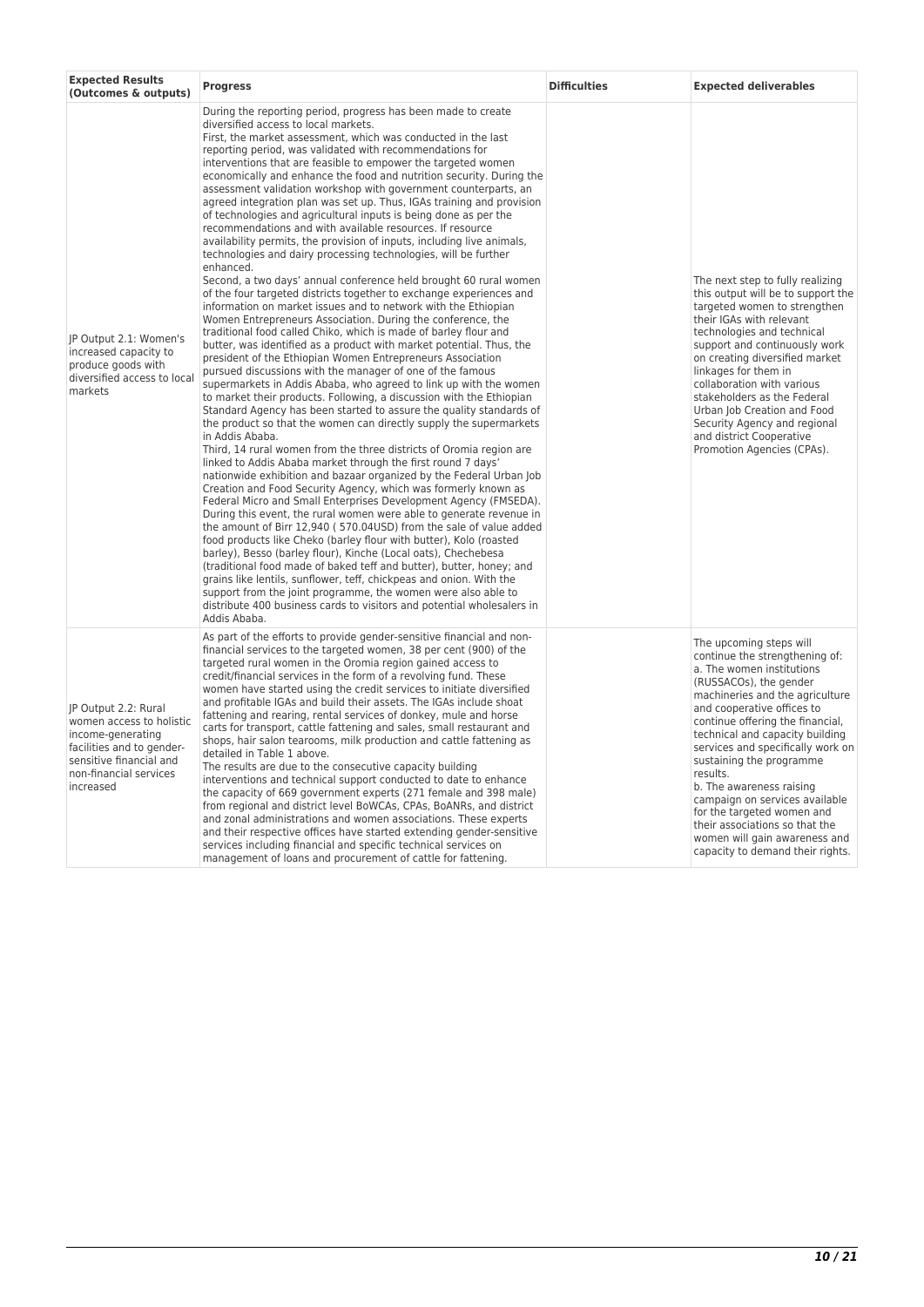| <b>Expected Results</b><br><b>Progress</b><br>(Outcomes & outputs)                                                                                                                       |                                                                                                                                                                                                                                                                                                                                                                                                                                                                                                                                                                                                                                                                                                                                                                                                                                                                                                                                                                                                                                                                                                                                                                                                                                                                                                                                                                                                                                                                                                                                                                                                                                                                                                                                                                                                                                                                                                                                                                                                                                                                                                                                                                                                                                                                                                                                                                                                                                                                                                                                                                                                 | <b>Difficulties</b> | <b>Expected deliverables</b>                                                                                                                                                                                                                                                                                                                                                                                                                                                                                                                                                                                                                                                                                                                                                                                                                                                                                                                                                                                                                                                                                                                                                                                                                                                                                                     |
|------------------------------------------------------------------------------------------------------------------------------------------------------------------------------------------|-------------------------------------------------------------------------------------------------------------------------------------------------------------------------------------------------------------------------------------------------------------------------------------------------------------------------------------------------------------------------------------------------------------------------------------------------------------------------------------------------------------------------------------------------------------------------------------------------------------------------------------------------------------------------------------------------------------------------------------------------------------------------------------------------------------------------------------------------------------------------------------------------------------------------------------------------------------------------------------------------------------------------------------------------------------------------------------------------------------------------------------------------------------------------------------------------------------------------------------------------------------------------------------------------------------------------------------------------------------------------------------------------------------------------------------------------------------------------------------------------------------------------------------------------------------------------------------------------------------------------------------------------------------------------------------------------------------------------------------------------------------------------------------------------------------------------------------------------------------------------------------------------------------------------------------------------------------------------------------------------------------------------------------------------------------------------------------------------------------------------------------------------------------------------------------------------------------------------------------------------------------------------------------------------------------------------------------------------------------------------------------------------------------------------------------------------------------------------------------------------------------------------------------------------------------------------------------------------|---------------------|----------------------------------------------------------------------------------------------------------------------------------------------------------------------------------------------------------------------------------------------------------------------------------------------------------------------------------------------------------------------------------------------------------------------------------------------------------------------------------------------------------------------------------------------------------------------------------------------------------------------------------------------------------------------------------------------------------------------------------------------------------------------------------------------------------------------------------------------------------------------------------------------------------------------------------------------------------------------------------------------------------------------------------------------------------------------------------------------------------------------------------------------------------------------------------------------------------------------------------------------------------------------------------------------------------------------------------|
| JP Output 2.3: Rural<br>women increased their<br>knowledge and<br>incorporate acquired<br>skills on financial literacy,<br>entrepreneurship and<br>sustainable agriculture<br>techniques | To date various capacity building interventions including national<br>and specific regional level exposure visits and trainings on general<br>IGA and basic business skills were conducted to increase the<br>knowledge, skills and experiences of targeted rural women on<br>entrepreneurship, financial literacy and business skills. The exposure<br>visits brought together 32 women leaders and 36 members of the 10<br>Rural Saving and Credit Cooperative Organizations (RUSACCOs) in<br>national and regional exposure visits to successful RUSACCOs in the<br>districts of the same regions and in Southern Nations and<br>Nationalities Peoples Regional State (SNNPRS). As a result, they have<br>gained practical and tested knowledge on saving and credit<br>practices, use of business plans and feasibility studies to run<br>successful businesses, revolving fund management and on how to<br>diversify businesses. Furthermore, the Joint programme has created<br>access to trainings on general IGA and basic business skills for 55<br>per cent (1,313) of rural women (900 Oromia and 413 Afar), which<br>helped them to have enhanced knowledge on the basic financial and<br>business management, entrepreneurship, saving and credit<br>management and leadership concepts.<br>The aforementioned trainings were provided by government experts,<br>who followed a Training of Trainers (ToT) approach to train the<br>women, and by experts of the Organization for Women in Self-<br>Employment (WISE) - a local civil society organisation (CSO). The<br>basic business training provided by WISE, particularly, helped women<br>to avoid traditional practices that led to wasting their time and<br>resources, which could be used otherwise to change their lives. For<br>instance, the rural women in Yayagulele district reported that they<br>reduced the number of coffee cups and the many traditional coffee<br>ceremonies they have been attending per day. The rural women in<br>Dodola district, on the other hand, have started to sell milk, which is<br>a taboo in their culture, after they realized the economic benefits<br>from this activity.<br>In this reporting period, Integrated Functional Adult Literacy (IFAL)<br>was also confirmed to take place for 300 women in Dodola district of<br>Oromia. Finally, with the skill trainings and financial support from the<br>Joint Programme, 900 women in the Oromia region are able to have<br>either initiated or strengthened self-employment activities to support<br>their livelihoods. |                     | The next steps are to strengthen<br>the Integrated Functional Adult<br>Literacy (IFAL) programme in all<br>the targeted districts by further<br>providing training of facilitators<br>at regional level; and<br>implementing the specific<br>capacity building plan<br>developed based on the gap<br>assessment of the<br>Farmers/pastoral Training<br>Centres in the targeted districts<br>of both regions.                                                                                                                                                                                                                                                                                                                                                                                                                                                                                                                                                                                                                                                                                                                                                                                                                                                                                                                     |
| IP Output 2.4: Rural<br>women have increased<br>access to productive<br>resources (land and<br>agricultural inputs)                                                                      | In this reporting period, various activities which served as foundation<br>for creating access to productive assets were implemented. The first<br>task was the agreement reached between BoWCA and the Dubti<br>district administration office of the Afar region to provide 413<br>targeted rural women with land for their agricultural activities. As a<br>follow-up action, separate bilateral meetings were conducted with<br>the two organizations. Both reaffirmed the previous agreement and<br>named bureaucracy and new resettlement of the region as<br>challenges to accelerate the provision of land for the target women.<br>Currently, the region is implementing a resettlement programme to<br>create common access to public infrastructures for pastoral<br>communities.<br>The second activity was the provision of a sensitization training to 54<br>members of women associations in both regions (26 Oromia and 28<br>Afar). The training was to sensitize the targeted women in the<br>regions on the rights they have to access and control of land and<br>other public services and resources. These trained women are also<br>expected to lobby the relevant government bureaus so that women<br>can benefit from government development initiatives particularly the<br>nationwide joint land certification initiative. As a result, the trainees<br>have developed an action plan to execute the sensitization and<br>lobbying activities in the next reporting year.<br>Third, a study aimed at identifying feasible time and labour saving<br>technologies for the targeted women was completed. Accordingly,<br>based on the specific findings of Yayagulele district of Oromia, the<br>procurement of 4 Electrum Hand Operated Butter Turner and<br>Electrum Hand Operated Cream Separator is started from a local<br>supplier. These technologies then will be provided to selected<br>women who will be reorganized into milk business cooperatives in<br>the district.                                                                                                                                                                                                                                                                                                                                                                                                                                                                                                                                                                                     |                     | Specific on women land rights<br>issue, the trained women from<br>the women associations will<br>engage in lobbying of the<br>relevant government bureaus so<br>that women can benefit from<br>government development<br>initiatives particularly the<br>nationwide joint land<br>certification initiative. This effort<br>will also be accompanied by a<br>federal level sensitization<br>workshop, which will address all<br>the federal, regional and district<br>level relevant stakeholders<br>working on land issues.<br>Particularly, a follow-up meeting<br>will be conducted with Afar,<br>Dubti district Land<br>Administration Bureau, BoWCA<br>and Kebelle administration so<br>that provision of the promised<br>land will be accelerated as<br>planned.<br>Finally, based on the feasibility<br>study conducted, the validation<br>and procurement of identified<br>time and labour saving<br>technologies for all the four<br>programme districts will be<br>completed. Then, based on<br>criteria to be set by the relevant<br>government stakeholders and<br>the women RUSSACOS, selected<br>rural women, who will be<br>reorganized into agricultural<br>cooperatives will be provided<br>with the time and labour saving<br>technologies and trainings on<br>how to utilize and maintain the<br>technologies. |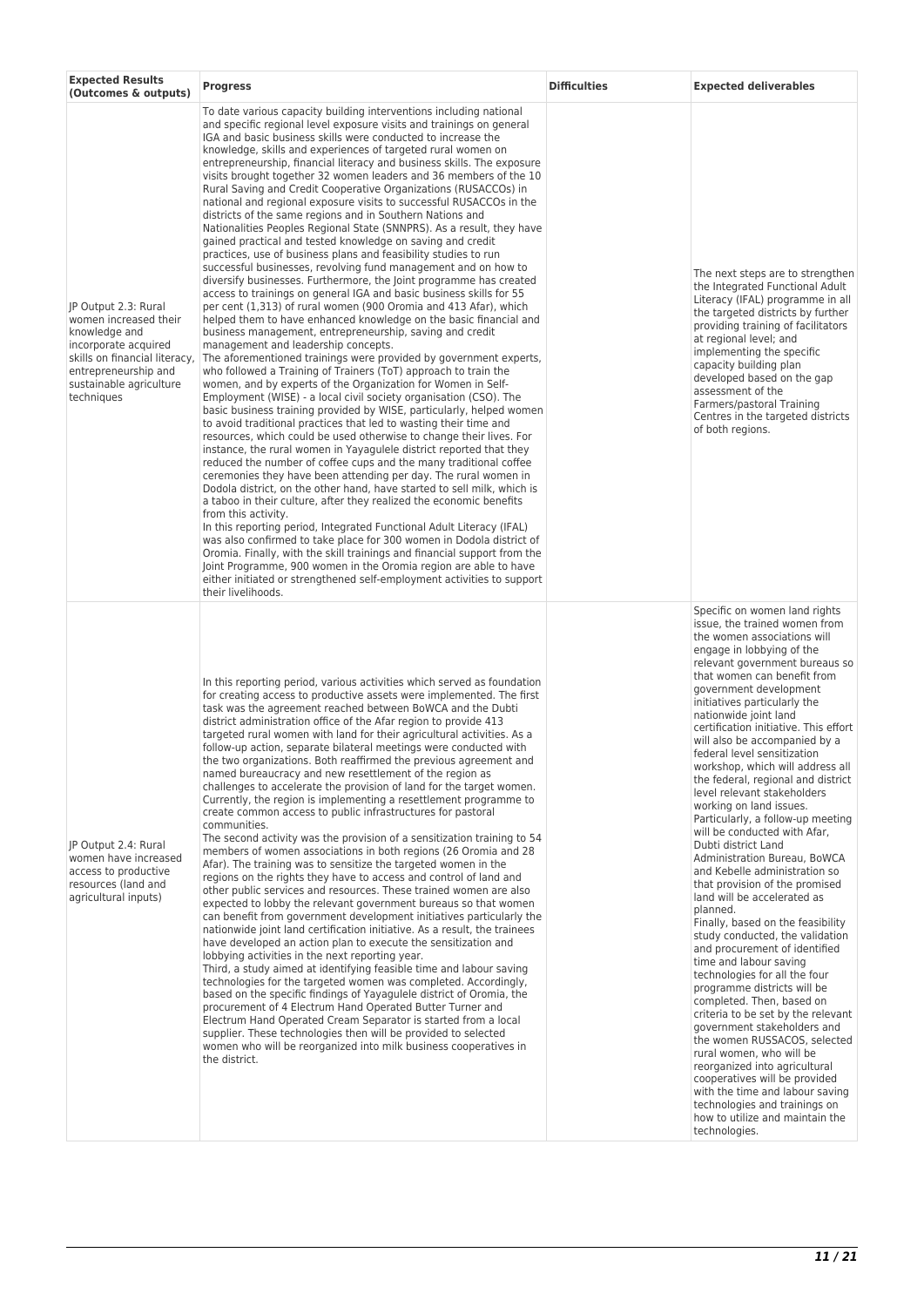| <b>Expected Results</b><br>(Outcomes & outputs)                                                                                                      | <b>Progress</b>                                                                                                                                                                                                                                                                                                                                                                                                                                                                                                                                                                                                                                                                                                                                                                                                                                                                                                                                                                                                                                                                                                                                                                                                                                                                                                                                                                                                                                                                                                                                                                                                                                                                                                                                                                                                                                                                                                                                                                                                                                                                                                                                                                                                                                                                                                        | <b>Difficulties</b>                                                                                                                                                                                                                                                                                                                                                                                                                                                                                                                                                                                                                                                                                                           | <b>Expected deliverables</b>                                                                                                                                                                                                                                                                                                                                                                                                                                                                                                                               |
|------------------------------------------------------------------------------------------------------------------------------------------------------|------------------------------------------------------------------------------------------------------------------------------------------------------------------------------------------------------------------------------------------------------------------------------------------------------------------------------------------------------------------------------------------------------------------------------------------------------------------------------------------------------------------------------------------------------------------------------------------------------------------------------------------------------------------------------------------------------------------------------------------------------------------------------------------------------------------------------------------------------------------------------------------------------------------------------------------------------------------------------------------------------------------------------------------------------------------------------------------------------------------------------------------------------------------------------------------------------------------------------------------------------------------------------------------------------------------------------------------------------------------------------------------------------------------------------------------------------------------------------------------------------------------------------------------------------------------------------------------------------------------------------------------------------------------------------------------------------------------------------------------------------------------------------------------------------------------------------------------------------------------------------------------------------------------------------------------------------------------------------------------------------------------------------------------------------------------------------------------------------------------------------------------------------------------------------------------------------------------------------------------------------------------------------------------------------------------------|-------------------------------------------------------------------------------------------------------------------------------------------------------------------------------------------------------------------------------------------------------------------------------------------------------------------------------------------------------------------------------------------------------------------------------------------------------------------------------------------------------------------------------------------------------------------------------------------------------------------------------------------------------------------------------------------------------------------------------|------------------------------------------------------------------------------------------------------------------------------------------------------------------------------------------------------------------------------------------------------------------------------------------------------------------------------------------------------------------------------------------------------------------------------------------------------------------------------------------------------------------------------------------------------------|
| JP Outcome 3: Rural<br>women strengthen their<br>voice in decisions that<br>affect their lives                                                       | In this reporting period, 21 per cent (499) of rural women in the<br>Oromia region have participated in household decision-making<br>involving the sale of assets like cattle and rental of land. This change<br>is attributed to the aforementioned specific gender awareness<br>creation campaign conducted to address both the targeted women<br>and their spouses.                                                                                                                                                                                                                                                                                                                                                                                                                                                                                                                                                                                                                                                                                                                                                                                                                                                                                                                                                                                                                                                                                                                                                                                                                                                                                                                                                                                                                                                                                                                                                                                                                                                                                                                                                                                                                                                                                                                                                 | The Joint Programme has<br>faced difficulty to conduct<br>regular Community<br>Conversations (CCs) and<br>awareness creation<br>campaigns to create the<br>critical mass required to<br>influence the gender bias at<br>community level. The<br>restricting effects of<br>seasonal agricultural<br>activities and other social<br>engagements of the<br>community on the<br>participation in those CCs<br>was stronger than<br>anticipated. The challenge<br>has been recognised and<br>was brought to the<br>attention of the<br><b>Implementing Partners</b><br>leading these activities, to<br>ensure that they plan<br>upcoming activities<br>according to those<br>particular community<br>engagements and<br>schedules. |                                                                                                                                                                                                                                                                                                                                                                                                                                                                                                                                                            |
| IP Output 3.1: Rural<br>women confidence and<br>leadership skills built to<br>fully participate in rural<br>institutions, cooperatives<br>and unions | With the Joint Programme's individual level leadership trainings,<br>exposure visits, Community Conversations (CCs) and awareness<br>creation campaigns, 3,104 community members (female 2,779 and<br>male 375), including the targeted women, their spouses, members of<br>the Joint Programme Technical Working Group (TWGs) and Steering<br>Committees and members of women associations, were addressed<br>to change their attitudes towards gender issues and work for<br>women's rights and economic empowerment.<br>In addition, trainings on women's access to and control over<br>agricultural and household resources and leadership have been<br>conducted with 24 RUSSACO leaders comprised from three<br>intervention districts of Oromia. A similar training has also been<br>organized for women association leaders drawn from Dubti district in<br>the Afar regional state and four RUSSACO leaders. Twenty-eight<br>participants attended the training. The training has enhanced the<br>capacity of selected cooperatives leaders to better lead their<br>cooperatives, transfer knowledge to others and to enable the<br>members to gain access to and control over agricultural and<br>household resources.<br>The ten targeted women members of RUSACCOs were also provided<br>with financial support to strengthen their lending capacity, and<br>trainings on financial and loan management. As a result, the<br>targeted women are able to organize and participate in decision-<br>making processes concerning their cooperatives and communities<br>through these RUSACCOs. Moreover, 108 rural women (Oromia 96<br>and Afar 12) are working as leaders assuming positions in the<br>administration, audit, control and loan committees of their<br>cooperatives.<br>Finally, a Training of Trainers (ToT), aimed at strengthening CC<br>facilitations skills, was provided for 63 (female 31 and male 32)<br>government experts and community representatives from both<br>Oromia and Afar regions. The ToT was provided based on the CC<br>manual adopted from WFP's Purchase for Progress (P4P) programme.<br>The purpose is to help improve the performances of the upcoming<br>CC sessions in changing the communities' attitudes towards gender<br>equality and economic empowerment. |                                                                                                                                                                                                                                                                                                                                                                                                                                                                                                                                                                                                                                                                                                                               | As a next step, the started<br>consecutive community<br>dialogue sessions and CCs in<br>both regions will continue<br>through the community<br>facilitators trained in this<br>reporting period. As anticipated,<br>the CC will involve both targeted<br>women, their husbands and<br>family members, religious<br>leaders, elderly, and<br>administrators.<br>Moreover, the efforts started to<br>increase the membership and<br>leadership engagements of rural<br>women in male dominant<br>cooperatives will continue in the<br>next reporting period. |
| JP Outcome 4: Gender<br>responsive policy and<br>institutional environment<br>for women's economic<br>empowerment in place                           | Based on the progress made to date in relation to outcome 4 and<br>collaborative efforts of the Gender Directorate of MoANR, the<br>Agricultural Transformation Agency, Ministry of Women and Children<br>Affairs (MoWCA) and other international organizations, a National<br>Network for Gender Equality in Agriculture was created. The Network<br>is a functioning and enabling structure dedicated to creating gender-<br>responsive agricultural sector policies, strategies and programmes.<br>In addition, a Gender Equality Strategy for the Agricultural Sector<br>was developed under the leadership of the Gender Directorate of<br>MoANR. The Directorate will be supported to popularize the strategy<br>once it is finalized and endorsed by the management of MoANR.<br>These efforts, coupled with the regional and district level planned<br>initiatives, are expected to create a responsive policy and<br>institutional environment for women economic empowerment in the<br>agricultural sector.                                                                                                                                                                                                                                                                                                                                                                                                                                                                                                                                                                                                                                                                                                                                                                                                                                                                                                                                                                                                                                                                                                                                                                                                                                                                                                  | Given the remaining time<br>for the programme and<br>complexity of policy level<br>interventions, the<br>programme may get<br>constrained to fully utilize<br>the findings of research,<br>which is currently being<br>conducted, as expected.<br>Nevertheless, as part of the<br>sustainability strategy of<br>the programme efforts will<br>be made to ensure that the<br>findings of research are<br>used to inform policy level<br>dialogues.                                                                                                                                                                                                                                                                             |                                                                                                                                                                                                                                                                                                                                                                                                                                                                                                                                                            |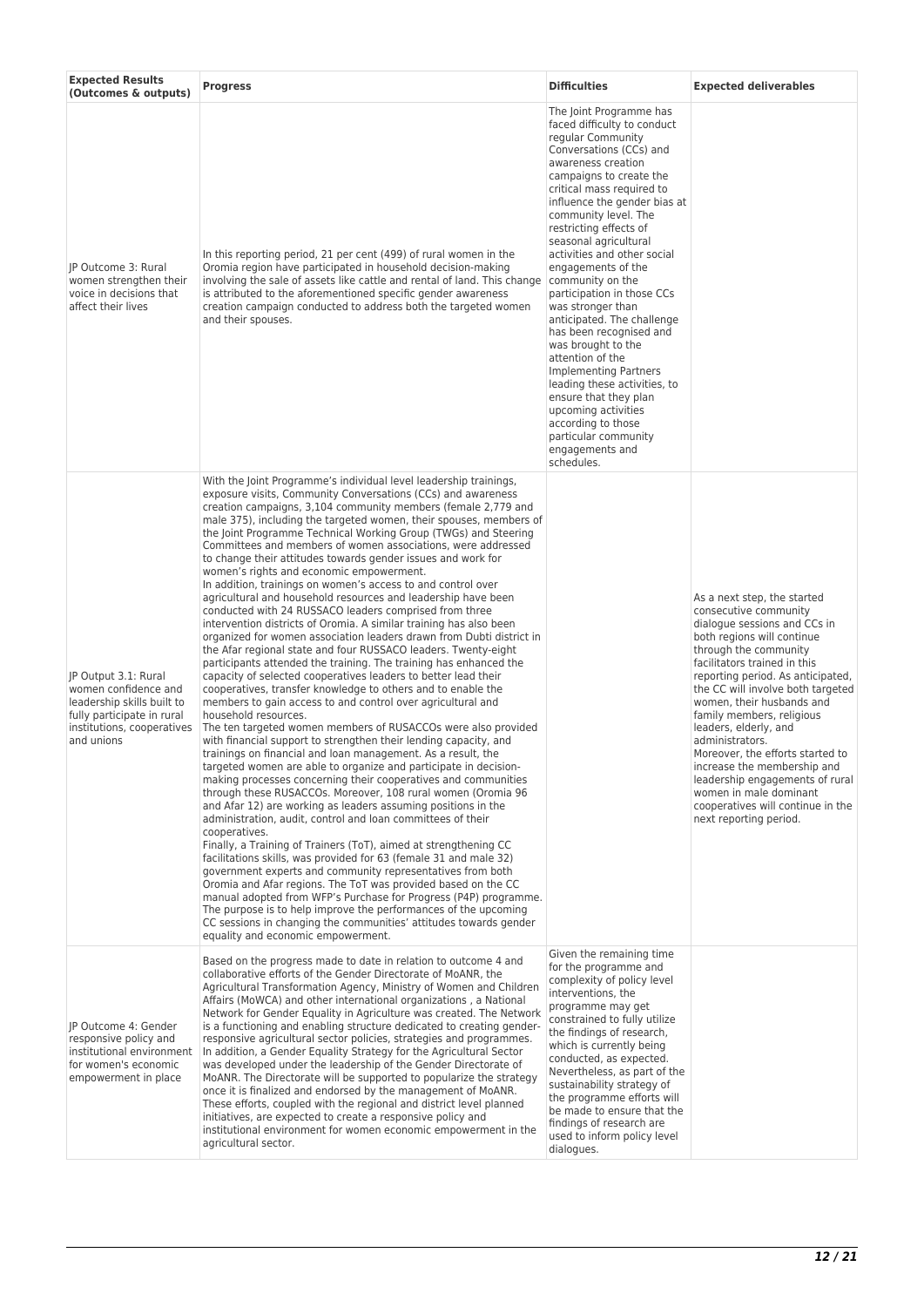| <b>Expected Results</b><br>(Outcomes & outputs)                                                                                                                                                                                            | <b>Progress</b>                                                                                                                                                                                                                                                                                                                                                                                                                                                                                                                                                                                                                                                                                                                                                                                                                                                                                                                                                                                                                                                                                                                                                                                                                                                                                                                                                                                                                                                                                                                                                                                                                                                                                                                                                                                                                                                                                                                                                                                                                                                                                                                                                                                                                                                                                                                                                                                                                                                                                                                                                                                                                                                                                                                                                                                                                                                                                                                                                                                                                                                                                                                                                                                                                                                                                                                                                                                                                                                                                                                                                                                                                                                                                                                                                                                                                                                                                                                                                                                                                                                                                                                                                                                                                                                                                                                                                                                                                                                                                                                                                                                                                                                                                                | <b>Difficulties</b> | <b>Expected deliverables</b>                                                                                                                                                                                                                                                                                                                                                                                                   |
|--------------------------------------------------------------------------------------------------------------------------------------------------------------------------------------------------------------------------------------------|----------------------------------------------------------------------------------------------------------------------------------------------------------------------------------------------------------------------------------------------------------------------------------------------------------------------------------------------------------------------------------------------------------------------------------------------------------------------------------------------------------------------------------------------------------------------------------------------------------------------------------------------------------------------------------------------------------------------------------------------------------------------------------------------------------------------------------------------------------------------------------------------------------------------------------------------------------------------------------------------------------------------------------------------------------------------------------------------------------------------------------------------------------------------------------------------------------------------------------------------------------------------------------------------------------------------------------------------------------------------------------------------------------------------------------------------------------------------------------------------------------------------------------------------------------------------------------------------------------------------------------------------------------------------------------------------------------------------------------------------------------------------------------------------------------------------------------------------------------------------------------------------------------------------------------------------------------------------------------------------------------------------------------------------------------------------------------------------------------------------------------------------------------------------------------------------------------------------------------------------------------------------------------------------------------------------------------------------------------------------------------------------------------------------------------------------------------------------------------------------------------------------------------------------------------------------------------------------------------------------------------------------------------------------------------------------------------------------------------------------------------------------------------------------------------------------------------------------------------------------------------------------------------------------------------------------------------------------------------------------------------------------------------------------------------------------------------------------------------------------------------------------------------------------------------------------------------------------------------------------------------------------------------------------------------------------------------------------------------------------------------------------------------------------------------------------------------------------------------------------------------------------------------------------------------------------------------------------------------------------------------------------------------------------------------------------------------------------------------------------------------------------------------------------------------------------------------------------------------------------------------------------------------------------------------------------------------------------------------------------------------------------------------------------------------------------------------------------------------------------------------------------------------------------------------------------------------------------------------------------------------------------------------------------------------------------------------------------------------------------------------------------------------------------------------------------------------------------------------------------------------------------------------------------------------------------------------------------------------------------------------------------------------------------------------------------------------------|---------------------|--------------------------------------------------------------------------------------------------------------------------------------------------------------------------------------------------------------------------------------------------------------------------------------------------------------------------------------------------------------------------------------------------------------------------------|
| JP Output 4.1. Agriculture<br>key stakeholders,<br>including relevant<br>government bodies,<br>capacity enhanced to<br>conduct gender analysis<br>and integrate gender<br>sensitive indicators and<br>targets in planning and<br>budgeting | To date, the five-day gender mainstreaming and gender-responsive<br>budgeting (GRB) training, which was conducted for 125 experts (45<br>female and 80 male) from Oromia and Afar regions, capacitated the<br>experts to review their respective service provision from a gender<br>perspective and identify issues and interventions to be inculcated in<br>their respective sector plan. The issues and interventions identified<br>by the experts were also concretized by regional, zonal and district<br>level higher officials through an action-oriented workshop. The<br>workshop also served as a major forum where the participants<br>developed sector specific action plans with strategies and tracking<br>modalities as a way forward to put their plan into action.<br>The five-day training on gender and leadership, which was provided<br>for 51 (female 18 and 33 male) regional and district experts and<br>management members of Federal Cooperative Agency, enhanced<br>their knowledge and understandings on gender and leadership. As a<br>result, participants developed a framework for identifying gender-<br>sensitive services to increase the membership and leadership<br>engagements of women in agricultural and other types of<br>cooperatives.<br>In this reporting period, the programme has also started to support<br>two evidence-based researches, which aimed to inform policy<br>development in the agricultural sector. The first undergoing research<br>namely, "Assessment of Data Availability and Methodology for<br>Costing the Gender Gap in Agricultural Productivity in Ethiopia and<br>Rwanda" is a joint initiative by UN Women Regional Office for Eastern<br>and Southern Africa (ESARO) in collaboration with the UNDP-UNEP<br>Poverty-Environment Initiative Africa. The 'Costing Gender Gap in<br>Agricultural Productivity' study was conducted in Malawi, Tanzania<br>and Uganda in 2015. The study found to be helpful in providing a<br>unique quantification of the costs in terms of lost growth<br>opportunities and an estimate of what societies, economies and<br>communities would gain if done otherwise. Thus, based on the<br>learnings drawn from this study the study is extended to Ethiopia<br>and Rwanda where the RWEE JP joined hands with ESARO and UNDP-<br>UNEP Poverty-Environment Initiative Africa to support the research<br>going on in Ethiopia. When completed, the research will provide a<br>policy recommendation which is believed to inform the relevant<br>government policy makers in the agricultural sector of Ethiopia.<br>The second research namely "Budget Tracking of Agriculture Sector<br>from Gender Perspective", which aimed at bringing evidence on the<br>financial gaps allocated for policies and programmes in the sector<br>and which will measure the extent to which results of the sector<br>contribute to the promotion of gender equality, is initiated. The<br>evidence from this study will be used for policy dialogues to lobby for<br>improved allocation of specific resources in the sector in favour of<br>Gender Equality and Women's Empowerment (GEWE). Additionally,<br>the tracking exercise together with the capacity building of the<br>sectoral experts on the tools is also expected to enable the<br>Government of Ethiopia to establish a budget tracking system in the<br>agriculture sector which will contribute to establishing a gender-<br>responsive planning and budgeting system in the sector.<br>Finally, an impact evaluation of the RWEE JP in Ethiopia led by FAO<br>and IFAD is in progress. The International Food Policy Research<br>Institute (IFPRI) is financially and technically supporting the impact<br>evaluation led by FAO and IFAD in collaboration with the government<br>of Ethiopia. The evaluation adopted a tool developed by IFPRI -<br>Gender Agriculture and Asset Project (GAAP2) named: Women<br>Empowerment Agricultural Index (WEAI). Currently, in collaboration<br>with Economics Department of Addis Ababa University thorough its<br>associate, Association of Ethiopian Microfinance Instituted (AEMFI),<br>the baseline quantitative data collection has been finalized. The<br>baseline data collection was carried out in Oromia on a total of 700<br>treatment households and 678 control households; with a total of<br>1,378 individuals. While in Afar, 95 beneficiaries and 150 control<br>households were interviewed. Currently, a research report on the<br>collected data is in progress. The study will soon be followed up with<br>qualitative data collection and other mid - term and end evaluations. |                     | As a follow-up activity on the<br>endorsement and popularization<br>of the Gender Equality Strategy<br>for Agricultural Sector, the<br>acceleration of the two studies<br>on Gender Gap in Agricultural<br>Productivity in Ethiopia and<br><b>Budget Tracking of Agriculture</b><br>Sector from Gender Perspective<br>and the finalization of the<br>baseline report and qualitative<br>study using WEAI will be<br>conducted. |

## Cross-cutting issues

How has the JP addressed during the reporting period (please provide concrete actions):

### 1) The **sustainability** of the JP work. (200 words)

To ensure sustainability of the JP, government buy-in and ownership is crucial. Thus, efforts started in the last reporting period, such as the holistic multisector capacity building activities, which have been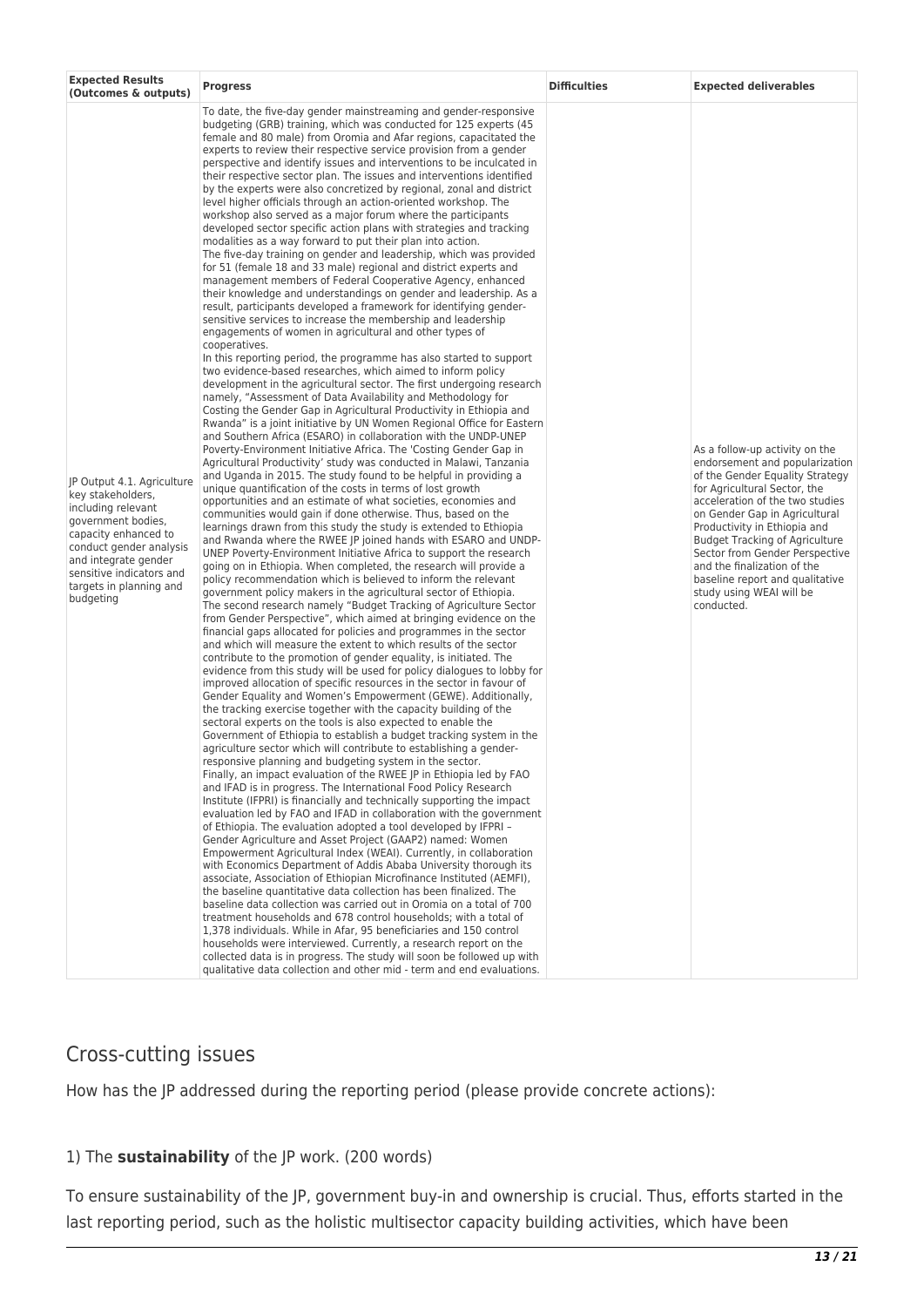addressing the federal and regional state government structures, were continued. Specifically, regional and district Bureaus of Education (BoE) and Livestock and Fishery development are brought on board to ensure the sustainability of specific interventions that include IFAL and technical capacity created on agricultural and livestock activities.

The capacity building interventions for women associations and the women RUSSACOs is also the other activity implemented to create the sustainability and scalability of the programme results in Afar and Oromia regions. Specifically, the extensive efforts of the JP to create full access to innovative agricultural inputs, productive time and labour saving technologies and land will be the other leveraging activity to help the targeted women increase their productions, add value to their agricultural products and engage in sustainable income generating activities (IGAs).

Under the JP it was also planned to create gender-responsive farmers training centres, development agents and agricultural extension workers. The implementation of these efforts has started and will directly contribute to the sustainability of the programme results.

### 2) The promotion of **women's empowerment and gender equality.** (200 words)

During the reporting period, the institutional, community and individual level interventions, which were started in the last reporting period, were continued. Particularly, members of women's associations are brought on board to do lobbying and advocacy work for women's economic empowerment and rights over resources.

At community level, inclusion of spouses of targeted women and in general male engagement has been employed as the main strategy to ensure women's empowerment and gender equality. This resulted in some collaborative husbands in Oromia who allowed their wives to go to meetings and trainings whenever they are invited to attend. As the targeted women also witnessed, their spouses and the community seem to have relatively better awareness of their rights though they are not seen to fully change their practices. In practice, male spouses are sceptical of their wives when they attempt to go to public gatherings and trainings by considering this as a threat to their patriarchal influence and control in the household.

Finally, to address policy and institutional gaps on gender equality, the joint programme has joined hands with UN Women ESARO and UNDP-UNEP Poverty-Environment Initiative Africa and initiated here at country level two evidence-based researches (Gender Gap in Agricultural Productivity in Ethiopia and Budget Tracking of Agriculture Sector from Gender Perspective) aimed to inform policy development in the agricultural sector. The partnership between IFAD, FAO and IFPRI on the Impact evaluation using WEAI is also the other effort, which will produce a report to inform policy development for rural women economic empowerments in the agriculture sector.

### 3) The engagement in **public-private partnerships**. (200 words)

During the reporting period, a partnership with Ethiopian Women Entrepreneurs Association and Oromia Women Entrepreneurs Association was created to create access to market information and exposures for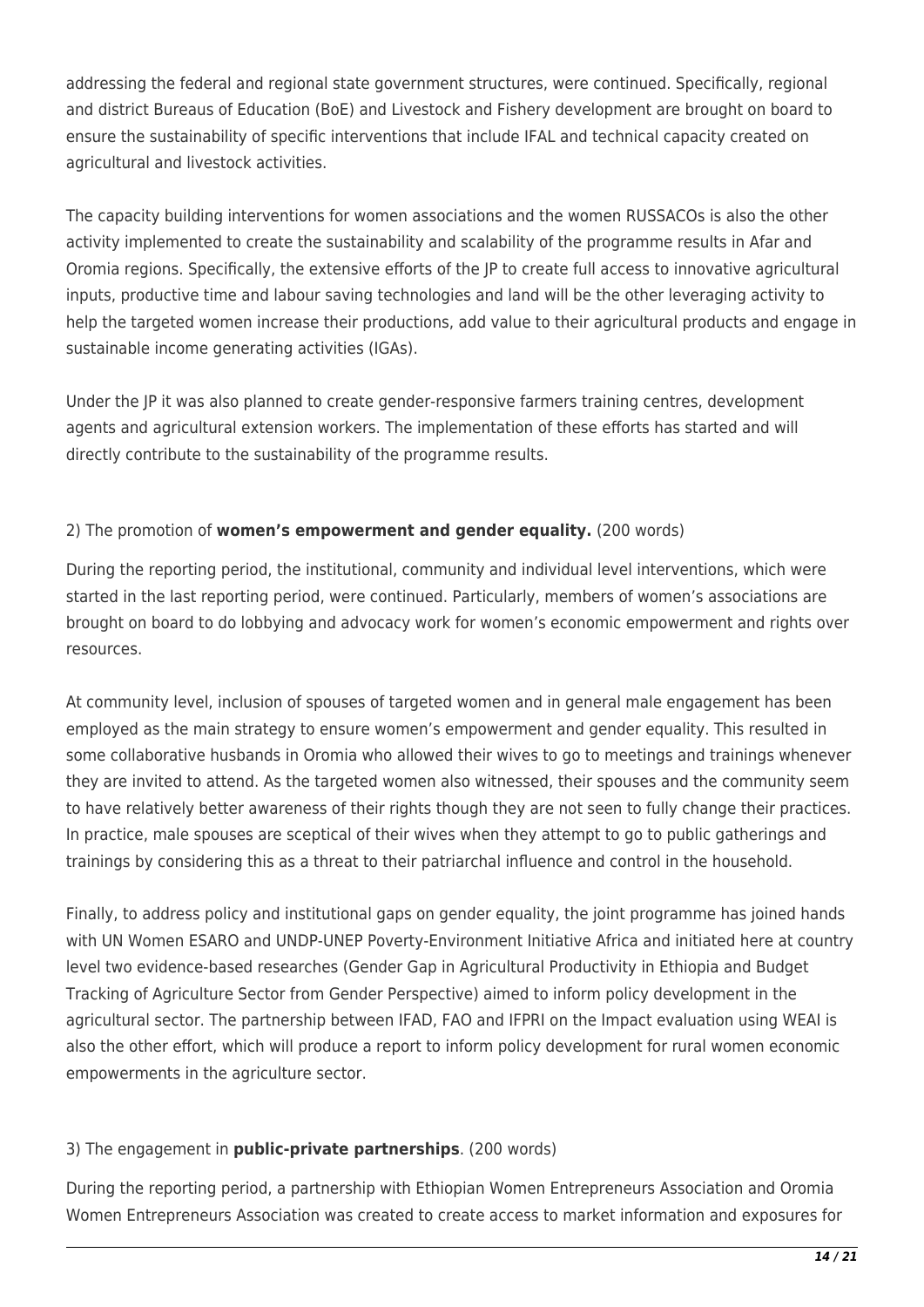the targeted women. This partnership brought the regional BoWCAs, Federal Cooperative Agency and the local CSO SWAA-E together with the associations to specifically work on market linkages for the targeted women. The two-day annual conference, which brought 60 rural women together for market information and experience exchange, is the result of this partnership accomplished in this reporting period. As a way forward, the quality accreditation process of the traditional Chiko (barley flour with butter) is planned to be accelerated so that the targeted women can start supplying this food product to supermarkets in Addis Ababa.

# **Communication and Advocacy**

**Has the JP articulated an advocacy & communication actions that helps advance its policy objectives and development outcomes?:** 

Yes

### **Please describe communication activities developed as part of the JP. :**

Based on the Communications and Knowledge Management strategy developed for the RWEE JP, communications activities have continued to be applied to enhance awareness of the Sustainable Development Goals (SDGs) through promoting the programme, which is based on the context of the SDGs. This was by using relevant communications tools per the targeted audience. During this reporting period, the Amharic version of the brochure on the programme was produced and distributed at national and local levels. In some cases, both the Amharic and English versions have been distributed, for instance, when national and international audiences attend relevant events together like the African Union Summit 2017 in Addis Ababa.

In November 2016, the RWEE JP's communications and knowledge management specialist together with the national coordinator organized an exhibition booth at the gender and resilience regional share faire in Nairobi, Kenya. The event discussed existing and new knowledge regarding gender equality and resilience including evidence that women's empowerment is a critical strategy to building resilience and is crucial to the achievement of the SDGs. The programme and its relation to SDGs was promoted to over 200 participants of the share fair in general and those from the region. RWEE JP's booth was visited by the participants with diverse backgrounds and experiences on gender and resilience. This enabled the programme to be promoted and networked through distribution of informative materials, placement of banners and by addressing enquires from the booth 's visitors as well as videographers, who were documenting the event. An article written on the experience gained from the share faire has been used as support of programmatic documents as well as posted in the empower women website.

https://www.empowerwomen.org/en/community/stories/2017/02/rwee-jp-in-ethiopia-partook-at-the-regiona l--share-fair-on-gender-and-resilience

The website for the empower women: www.empowerwomen. org

**Please provide concrete gains on how the the JP communication and advocacy efforts have increased awareness on SDGs.:**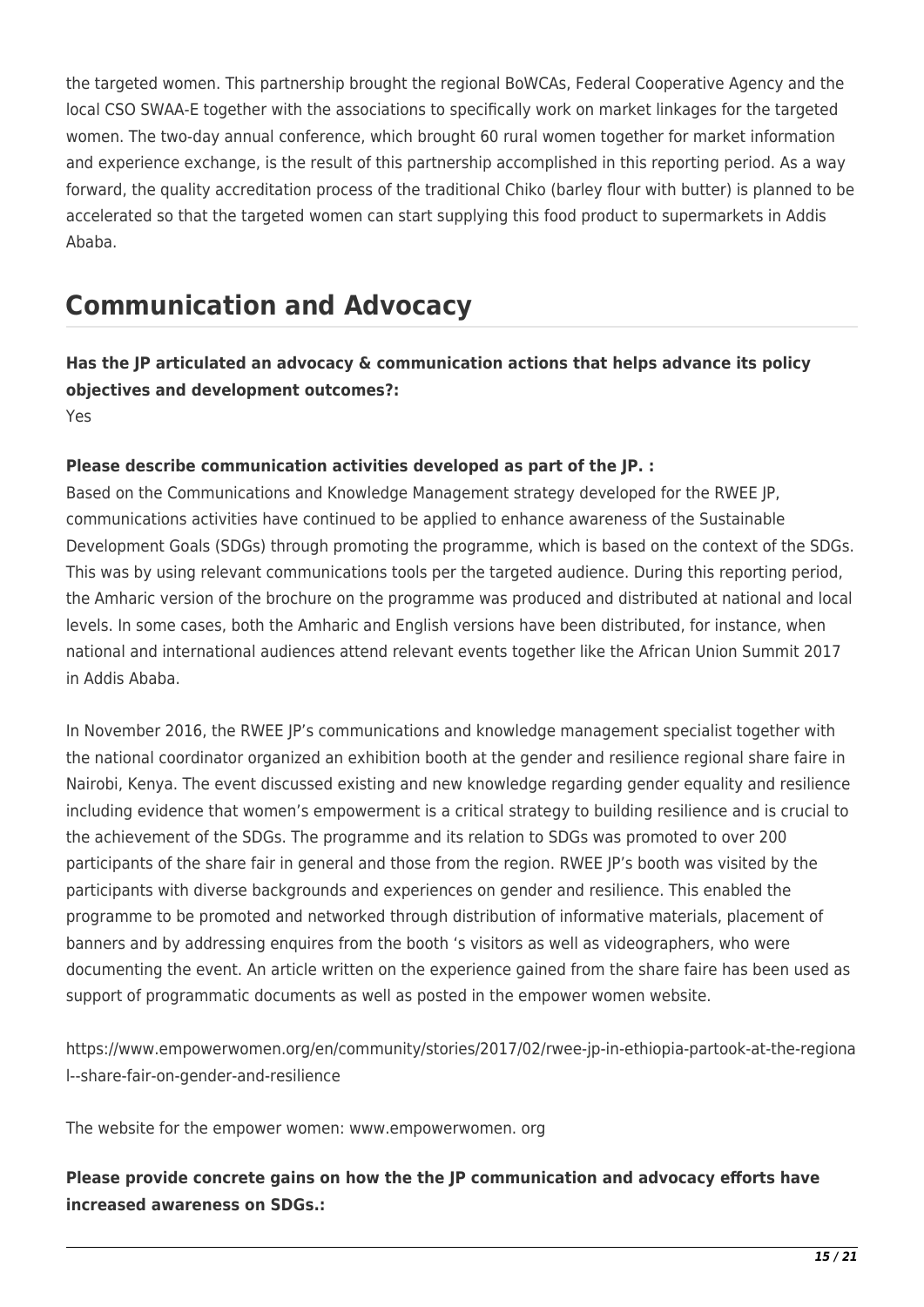Progress on the targeted women and their families as a result of the JP continued to be updated and shared with the targeted audiences. This included information related to Goal 5 and other goals; Goal 1: End poverty in all its forms everywhere; Goal 2: End hunger, achieve food security and improved nutrition, and promote sustainable agriculture; Goal 8: Promote inclusive and sustainable economic growth, employment and decent work for all.

Regarding the targeted communities, for instance, producing and distributing the informative brochure on SDG related joint program in the national language; Amharic and distributing at local and national levels has enabled the awareness level to increase compared when the English brochure alone was used. A total of 1,000 Amharic brochures are printed and being distributed in Addition to the 1,500 English copies.

Among the communications materials developed and shared during this reporting period are; the Amharic informative brochure of RWEE JP as well as articles featured in print and electronic media, for instance, through a local periodical magazine known as 'Women of Excellence' and empower women website.

## **JP website URL:**

business-skills-training-and-provision-of-loans-unlock-economic-growth-opportunities-for-900-women, rwee-jp-in-ethiopia-partook-at-the-regional--share-fair-on-gender-and-resilience

## **JP website URL:**

business-skills-training-and-provision-of-loans-unlock-economic-growth-opportunities-for-900-women, rwee-jp-in-ethiopia-partook-at-the-regional--share-fair-on-gender-and-resilience

## **JP twitter handle:**

@

Other social media channels managed by joint programme (Instagram, Google+, You Tube…):

## One UN Coordination and Delivering as One

The SDG-F is based on the principles of effective development cooperation, inclusion and participation and One UN coordination.

| <b>Actions</b>                                                                                                                    | <b>Description</b>                                                                                                                                                                                                                                                                                                                                                                                                                                                                                                                                |
|-----------------------------------------------------------------------------------------------------------------------------------|---------------------------------------------------------------------------------------------------------------------------------------------------------------------------------------------------------------------------------------------------------------------------------------------------------------------------------------------------------------------------------------------------------------------------------------------------------------------------------------------------------------------------------------------------|
| Managerial practices (financial,<br>procurement, etc.)<br>implemented jointly by the UN<br>implementing agencies for<br>SDG-F JPs | A procurement process was started to buy the time and labour saving<br>technologies. The procurement of agricultural grains, vegetables, and<br>technologies, that include maize sheller, beehives, water pumps, was<br>also implemented jointly.                                                                                                                                                                                                                                                                                                 |
| Joint analytical work (studies,<br>publications, etc.) undertaken<br>jointly by UN implementing<br>agencies for SDG-F JPs         | To date the following documents /publications were produced by the Joint<br>Programme;<br>-The market assessment is completed, validated and the final report<br>produced as a joint publication of the four participating United Nations<br>agencies.<br>-The brochure and the RWEE JP Partners' Guide are also another<br>publication produced jointly by the four agencies.<br>-The Gap Assessment on the Capacities of Farmers/Pastoralist Training<br>Centres (F/PTCs)<br>-The Community Conversations Manual Adopted from WFP's P4P project |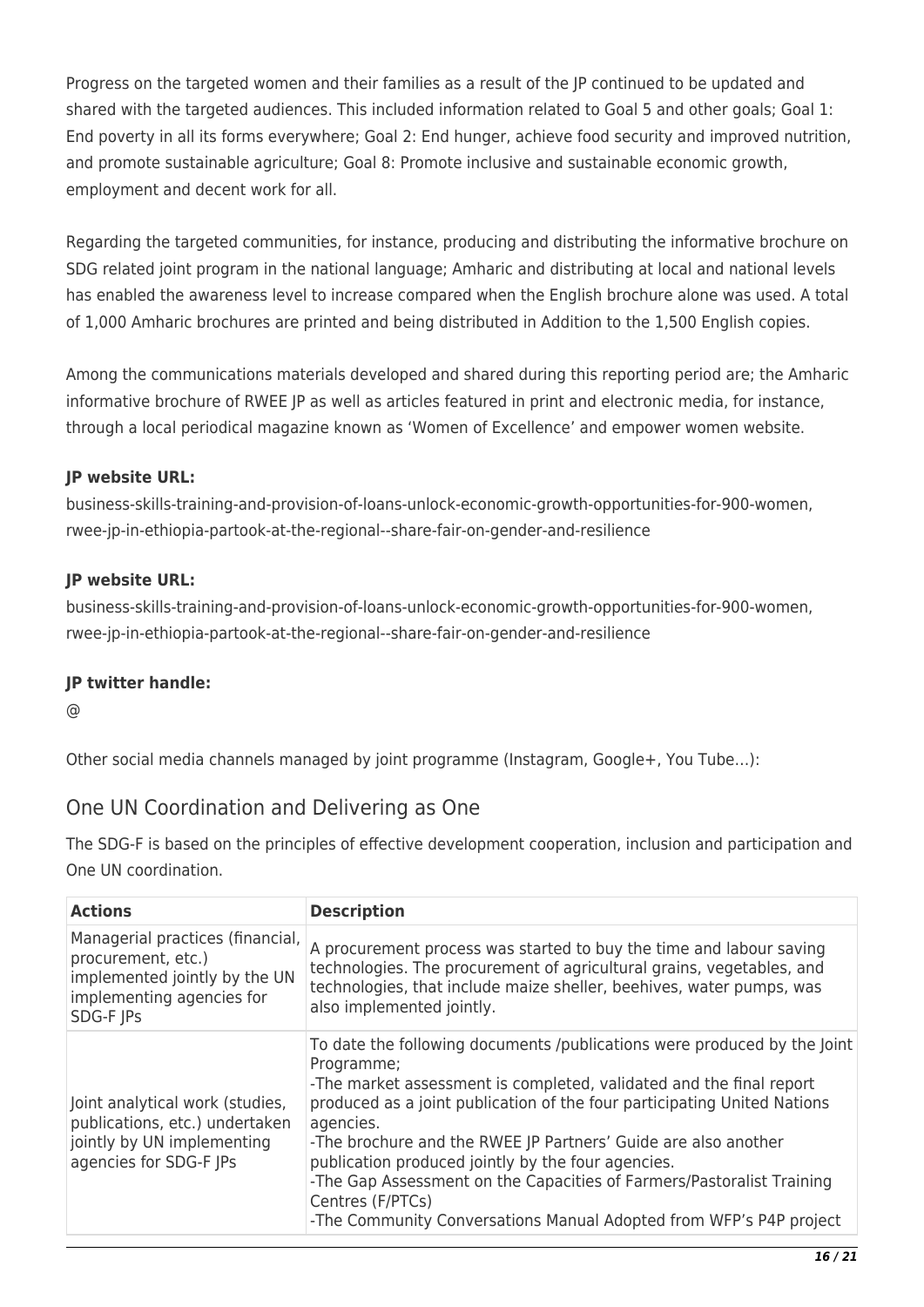| <b>Actions</b>                                                                      | <b>Description</b>                                                                                                                                                                                                                                                                                                                                                                        |
|-------------------------------------------------------------------------------------|-------------------------------------------------------------------------------------------------------------------------------------------------------------------------------------------------------------------------------------------------------------------------------------------------------------------------------------------------------------------------------------------|
| Joint activities undertaken<br>jointly by UN implementing<br>agencies for SDG-F JPs | To date, the annual programme review meeting and planning workshop<br>for the 2009 Ethiopian Fiscal year, technical working group meetings,<br>validation workshop of the market assessment, validation workshop on<br>F/PTC gap assessment and endorsement of the CC manual, donor<br>reporting, joint monitoring visit, recruitment of UNV for Oromia region<br>were jointly conducted. |
| Other, please specify:                                                              | The three agencies (UN Women, WFP and FAO) have provided a<br>coordinated leadership that has helped strengthen the relationship with<br>the national implementing partners. All agencies are very clear on their<br>roles and responsibilities, and play a facilitative role to the programme                                                                                            |

## **What types of coordination mechanisms and decisions have been taken to ensure joint delivery? :**

The Joint Programme brought different sector offices together as implementing partners or as part of the programme management units regardless of their line of responsibilities in their respective offices and regional administrations. However, the attempt which was made to bring all as one, through the federal level governance structures was not a success. Thus, the country team realized the importance of additional regional governance structures. Accordingly, the same regional and district level functional governance structures (Regional and District Steering Committees and TWGs), which practically facilitated the coordination, joint delivery and partnership of the regional participating government offices were created.

One focal person and an alternate of RWEE JP have also been assigned by each participating regional and district bureaus. These focal persons have been following up with the programme activities and represent their bureaus in all the events and activities of the joint programme. This in turn has helped the programme to have a consistent and smooth communication at all levels. In addition, the specific RWEE Partner's Implementers' Guide set the coordination roles of the gender machineries and gives clear direction on the programme coordination, communication, implementing, monitoring and reporting of activities of the programme at all levels.

## National Ownership: Paris, Accra and Busan Commitments

The SDG-F strengthens the UN system's ability to deliver results in an integrated and multi-dimensional manner by supporting the Joint Programme modality and by bringing together United Nations Agencies and national counterparts in a collective effort to ensure ownership and sustainability of results of JPs and advance towards the SDGs.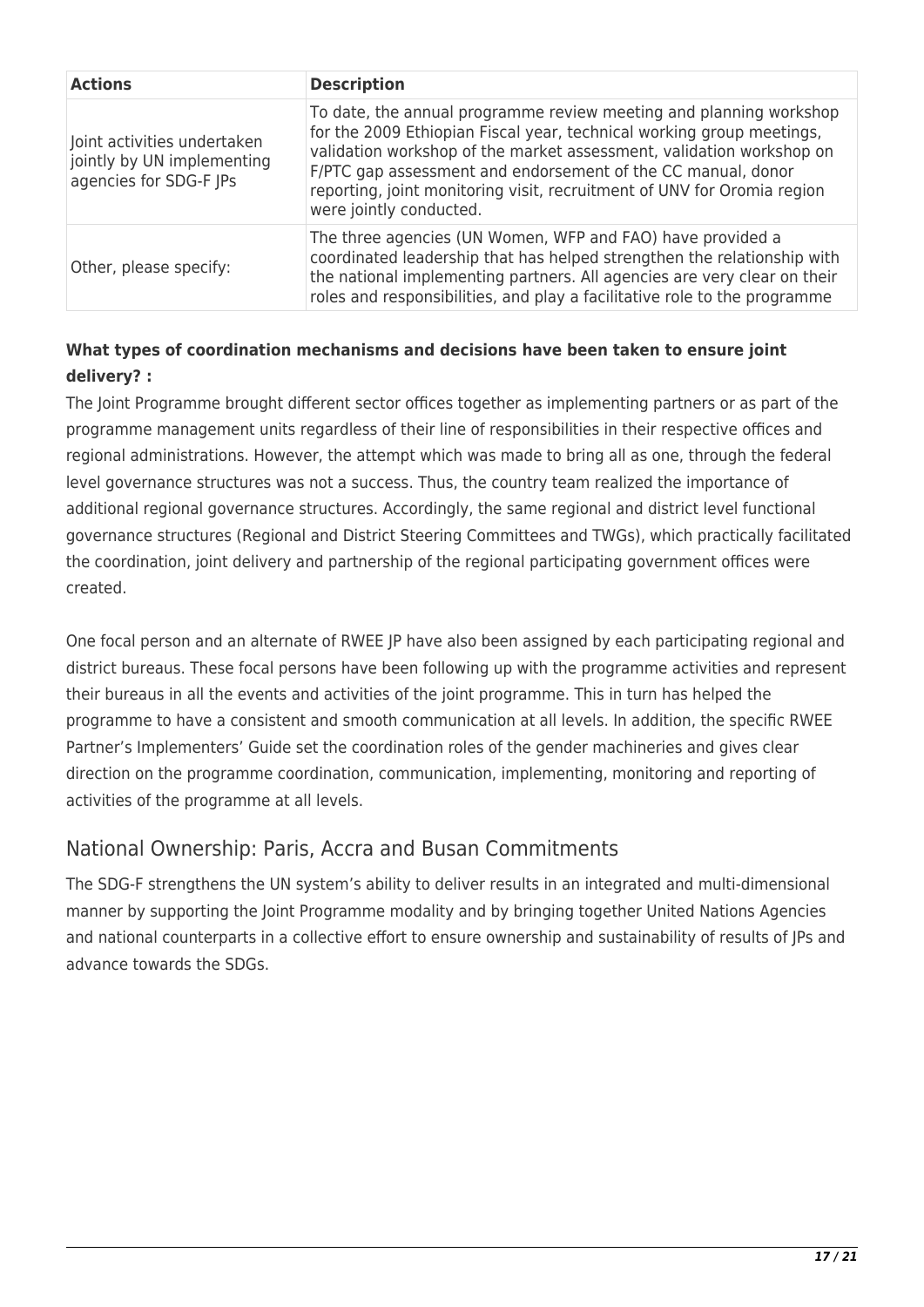| <b>Partners</b>                           | Involvement *   | <b>Type of</b><br>involvement                  | <b>Examples</b>                                                                                                                                                                                                                                                                                                                                                                                                                                                                                                                                                                                                                     |
|-------------------------------------------|-----------------|------------------------------------------------|-------------------------------------------------------------------------------------------------------------------------------------------------------------------------------------------------------------------------------------------------------------------------------------------------------------------------------------------------------------------------------------------------------------------------------------------------------------------------------------------------------------------------------------------------------------------------------------------------------------------------------------|
| Government<br>(specify<br>national/local) | Fully involved  | Policy-decision<br>making<br>Service Provision | Federal: Ministry of Women and Children Affairs<br>(MoWCA); Ministry of Agriculture and Natural<br>Resources (MoANR); Federal Cooperatives<br>Agency, Ministry of Finance and Economic<br>Cooperation (MoFEC); Ministry of Education<br>(Department of Functional Adult Literacy); Land<br>Administration Agency.<br>Regional: Oromia and Afar Regional and District<br>Level Bureau of Finance and Economic<br>Development (BoFEDs); Farmer/Pastoralist<br>Training Centres (F/PTC); Bureaus of Women and<br>Children Affairs (BoWCAs); Bureaus of Agriculture<br>(BoAs); and Bureaus of Cooperative Promotion<br>Agencies (BoCPA) |
| Private Sector                            | Fairly involved | Service Provision<br>Other                     | Private consultants who have conducted the<br>Baseline Survey, Market Assessment, Gap<br>Assessment of Farmers Training centres,<br>Feasibility study of Time and Labour Saving<br>Technologies and who have adopted the<br><b>Community Conversation Manual of P4P</b><br>The new partnership with the Ethiopian Women<br>Entrepreneurs Association to create market<br>linkages and access for rural women.                                                                                                                                                                                                                       |
| Civil Society                             | Fully involved  | Service Provision                              | Society for women and AIDS in Africa-Ethiopia<br>$(SWAA-E)$<br>Organization for Women in Self Employment<br>(WISE)                                                                                                                                                                                                                                                                                                                                                                                                                                                                                                                  |
| Academia                                  |                 | Slightly involved Service Provision            | Ethiopia Climate Innovation Centre, hosted by the<br>Horn of Africa-Regional Environment Centre and<br>Network, Addis Ababa University                                                                                                                                                                                                                                                                                                                                                                                                                                                                                              |

\* Implementation of activities and the delivery of outputs

## **Please briefly describe the current situation of the government, private sector and civil society on regards of ownership, align:**

The Joint Programme has brought United Nations agencies, government, private sector and civil society organizations to jointly work for rural women's economic empowerment. The United Nations agencies, UN Women, FAO, WFP and IFAD have been engaged in providing technical and financial support for the federal, regional and district participating government offices in Afar and Oromia Regions. The alignment and mutual accountability for the joint programme has been demonstrated through the annual work plans signed by all the participating agencies and the representatives of the two regional Bureaus of Finance and Economic Development and MoFEC and MoWCA.

The national programme governance structure especially the Programme Management Committee and the TWG, both co-chaired by the Minister of MoWCA and UN Women in its role as the lead agency has been active in resolving the implementation and reporting challenges of the joint programme. This has helped the joint programme to continuously respond to the needs of all concerned bodies and demonstrate its accountability through its regular narrative and financial reports.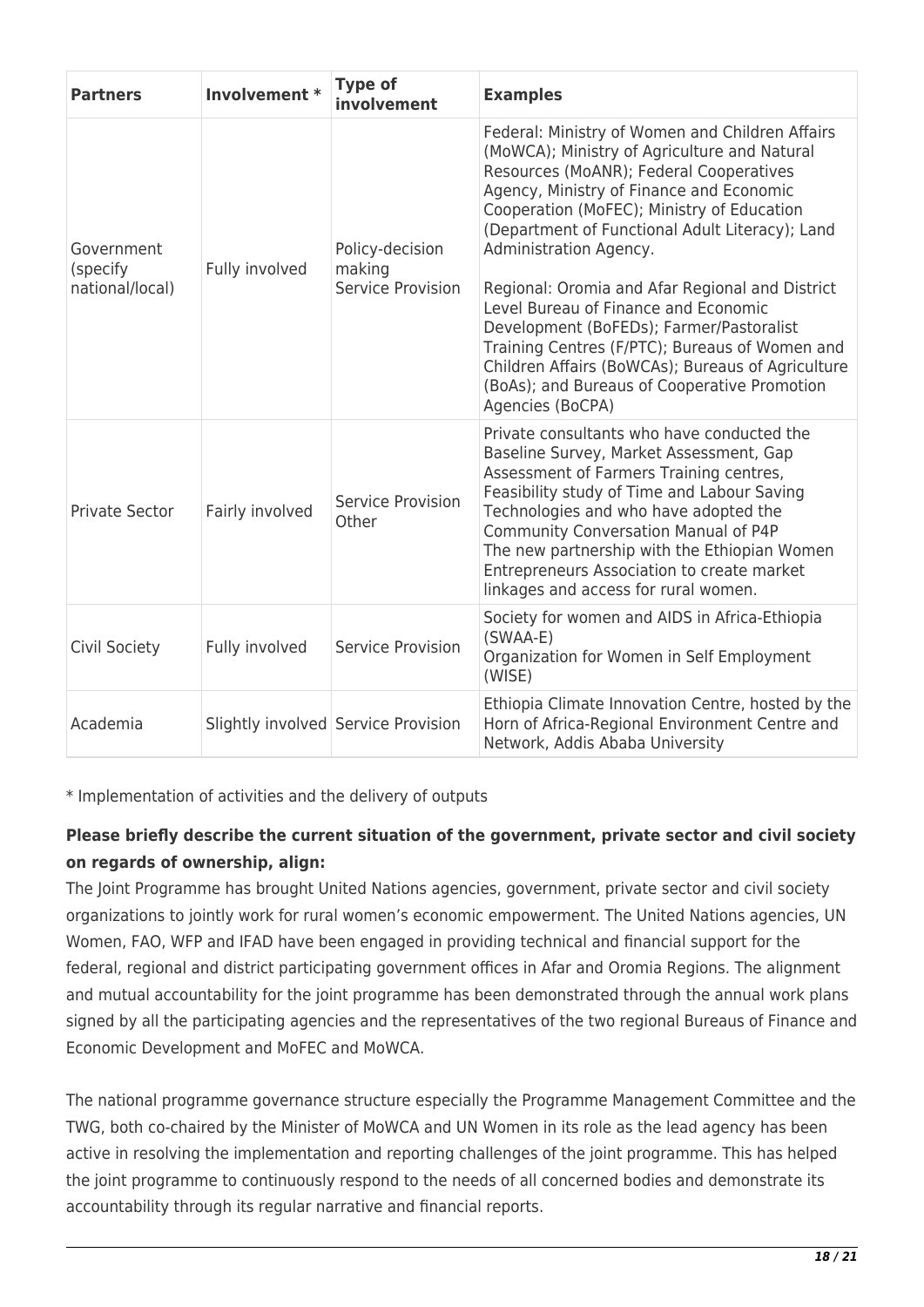The local CSOs (SWAA-E and WISE) and private consultants have been contracted to provide services and technical support to the government implementing partners and to directly implement activities with them. The engagement of these entities is based on the contractual agreement signed with the contracting agency. These agreements are usually based on the joint programme document that all the participating agencies and government counterparts agreed on. Therefore, throughout the planning and execution processes of these contracts, the involvement of all agencies and participating government offices is active to ensure the alignment of the services with the intention of the joint programme.

### **Please briefly provide an overall assessment of the governance and managerial structures :**

To date, the Residence Coordinator Office (RCO) provided high-level direction and guidance to the JP coordination team. The fund transfer issues of IFAD and the financial reporting challenges to the SDG-Fund were dealt with the help of RCO. Together with UN Women Country Office, it also organized a meeting among the participating Heads of Agencies (HoAs) where the update on the JP's progress has been shared and the challenges were dealt with. In this reporting period, an active communication between a focal person from RCO and the National programme Coordinator of the JP is started to discuss on reporting of the Joint Programme and issues related on delivering as one.

With the leadership and coordination role of MoWCA and UN Women, the TWG has also been involved in providing timely and relevant technical support for all the participating government sector offices while implementing the JPs activities. It also conducted its meeting and identified critical issues that need to be resolved timely and those which should be escalated to the attentions of the Steering Committee.

# **VI. Joint Programme contribution to the SDGs**

|        | <b>SDG # JP Contribution</b>                                                                                                                                                                                                                                                                                                                                                                                                                                                                                                                                                                                                                                                                                          |
|--------|-----------------------------------------------------------------------------------------------------------------------------------------------------------------------------------------------------------------------------------------------------------------------------------------------------------------------------------------------------------------------------------------------------------------------------------------------------------------------------------------------------------------------------------------------------------------------------------------------------------------------------------------------------------------------------------------------------------------------|
| Goal 1 | End poverty in all its forms everywhere<br>Targets to contribute to<br>. By 2030, ensure that all men and women, in particular the poor and the vulnerable, have equal<br>rights to economic resources, as well as access to basic services, ownership and control over land<br>and other forms of property, inheritance, natural resources, appropriate new technology and<br>financial services, including microfinance<br>. By 2030, reduce at least by half the proportion of men, women and children of all ages living in<br>poverty in all its dimensions according to national definitions                                                                                                                    |
| Goal 2 | End hunger, achieve food security and improved nutrition, and promote sustainable agriculture<br>Targets to contribute to<br>. By 2030, end hunger and ensure access by all people, in particular the poor and people in<br>vulnerable situations, including infants, to safe, nutritious and sufficient food all year around<br>. By 2030, double the agricultural productivity and incomes of small-scale food producers, in<br>particular women, indigenous peoples, family farmers, pastoralists and fishers, including through<br>secure and equal access to land, other productive resources and inputs, knowledge, financial<br>services, markets and opportunities for value addition and non-farm employment |